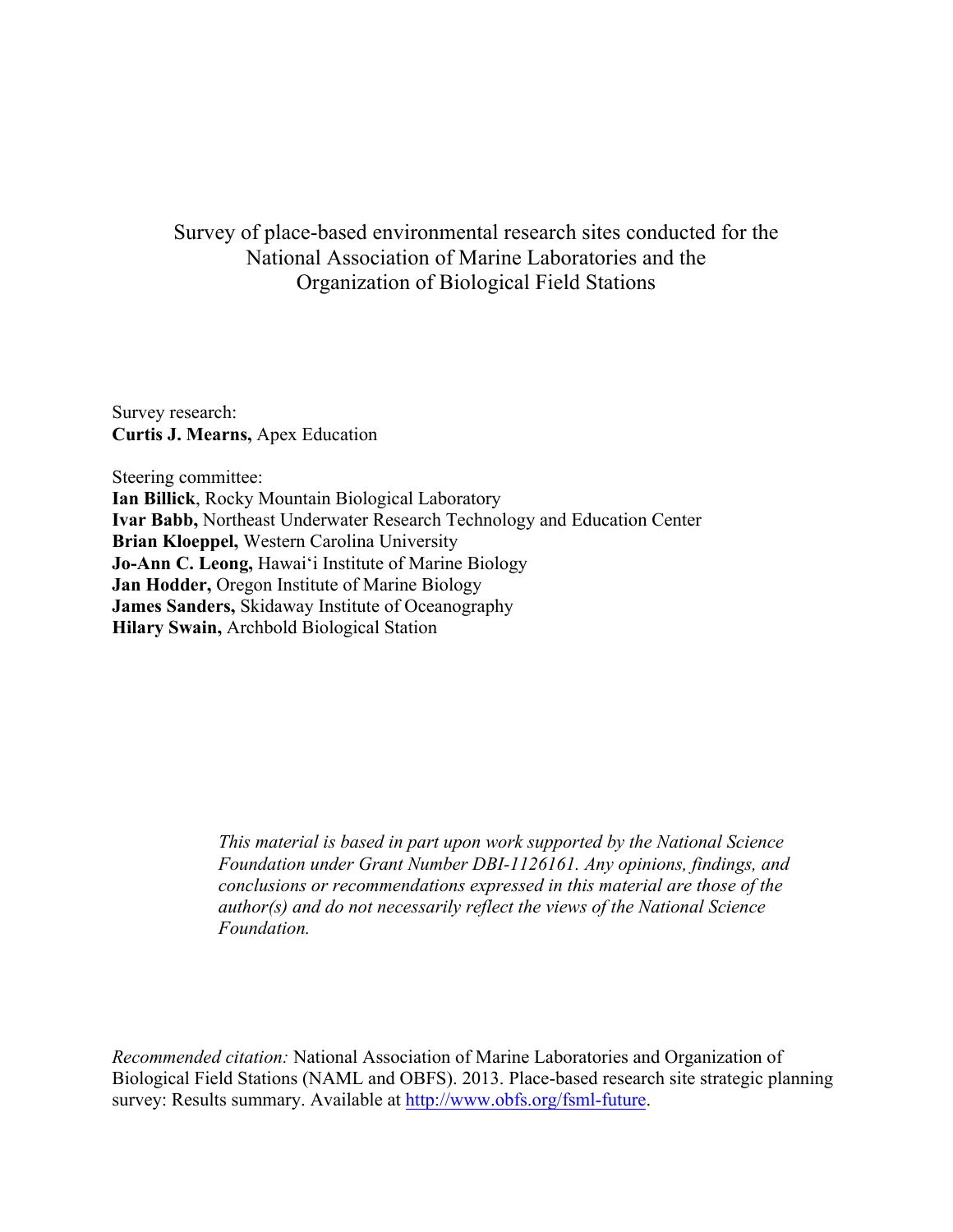### **Place-based Research Site Strategic Planning Survey Results Summary**

This document presents results from a survey implemented March 7 through April 10, 2012, that serves as part of a larger investigation of place-based research station functioning, needs and strengths. The survey obtained a 49% response rate from 227 respondents to 444 email solicitations. Only sites with U. S. A. mailing addresses were included in the quantitative results presented below. This summary is guided by questions from the OBFS grant proposal and steering committee suggestions.

| <b>Guiding Question Matrix</b>                                            | <b>Question</b><br>Coverage                   |
|---------------------------------------------------------------------------|-----------------------------------------------|
| What are the basic descriptive features of place-based research stations? | 1, 3, 4, 5, 6, 7, 8, 9,<br>15, 17, 19, 21, 27 |

- A university or college setting is the most common configuration, accounting for 74% while an additional 14% are U.S. government
- Nearly 88% of sites are available year round
- Although sites report that researchers, including at the graduate level, and university students (over 90% of respondents) are the most popular audiences, education, kindergarten through adulthood (K-Gray), are also very popular audiences (over 60% of respondents) along with outside researchers (over 60% of respondents).
- Sites serving some combinations of land, freshwater lakes, or streams only accounted for 64.9% of sites. The remaining sites identified some combination of geographical feature that included estuaries or oceans.
- Most sites have access to multiple properties (ownership configurations) on which they may conduct scientific activities.
- Over 80% have access to electricity, internet access, support staff, while over 60% have access to laboratory capacity, equipment storage space, long term monitoring, classroom capacity, housing, refrigeration/freezer capacity, on-site maintenance/engineering capacity.
- Station director, maintenance staff, office staff, research technician are the most commonly reported positions on staff. However, the survey overlooks other support staff (food service workers, and researchers) commonly mentioned.
- Scientific and Educational missions are the most commonly reported although these mission statements frequently include multiple components.
- Infrastructure maintenance, updates, and expansions are the single most desired investment by far.
- Host institution (over 90%) and Government grants or Federal or state budget item (over 35%) are critical funding sources.
- Research institutions (88%), State agencies, Federal agencies, NGOs (71%) are frequently mentioned partners.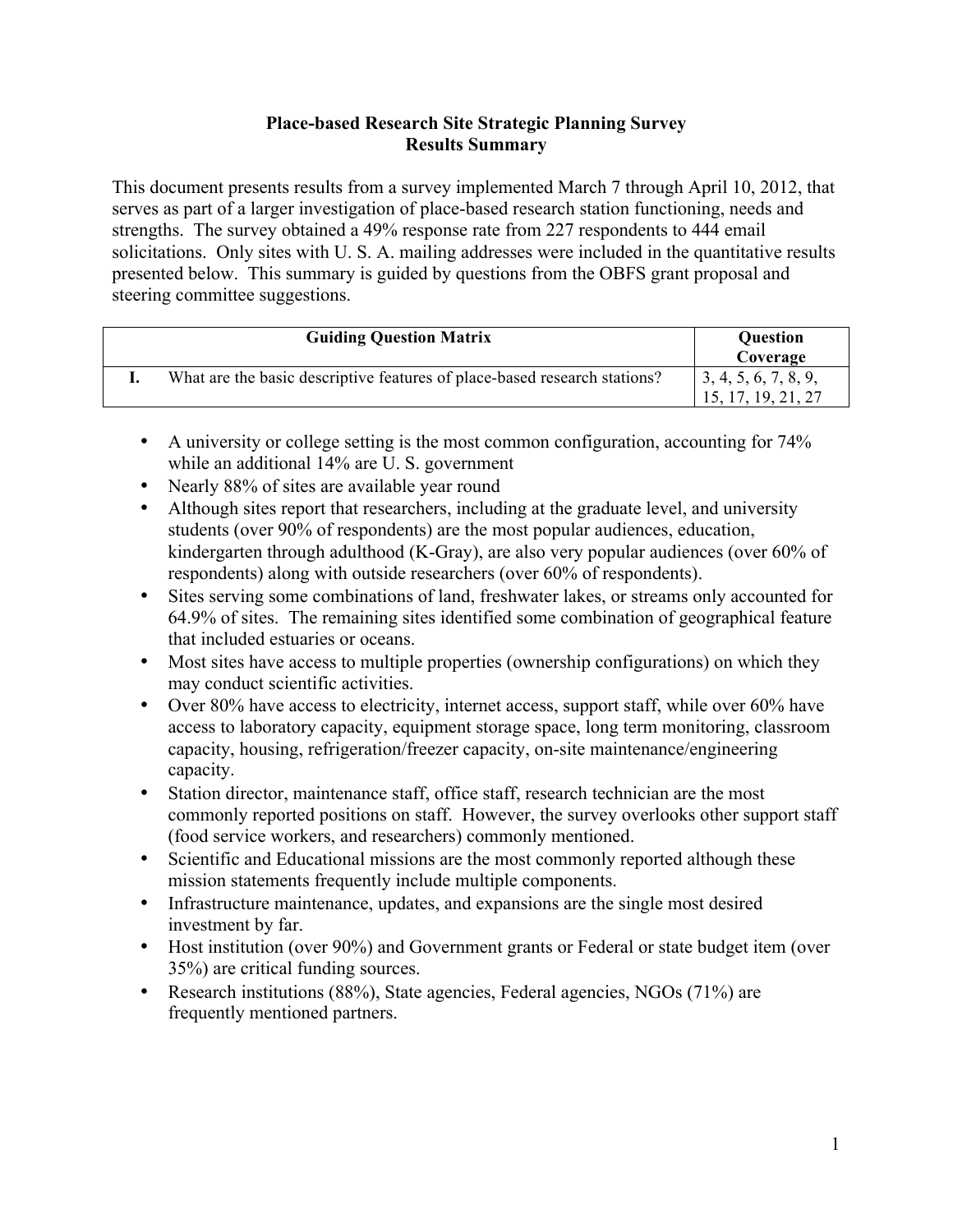| What components of FSMLs, e.g., living facilities, information technology, | 8, 9, 16, 28 |
|----------------------------------------------------------------------------|--------------|
| environmental sensors, laboratory equipment, research vessels, are most    |              |
| critical to meeting those emerging trends?                                 |              |

- Over 80% have access to electricity, internet access, support staff while over 60% have access to laboratory capacity, equipment storage space, long term monitoring, classroom capacity, housing, refrigeration/freezer capacity, on-site maintenance/engineering capacity.
- 56% of respondents identified scientific trends and 23% identified economic trends that impact their scientific activities. Climate, Technology, Social Process were mentioned most frequently.
- 93% (categories 3 plus 4) of respondents agree that specific interest in cross-site questions are critical investments.

| What is the current status of critical infrastructure components at FSMLs? | 10 1 i |
|----------------------------------------------------------------------------|--------|

- Between 26 and 37 % of respondents report that their electricity, internet access, support staff, are in excellent condition.
- About 90% of respondents consider these features functional or better and readily available: electricity, internet access, support staff, long term monitoring, research laboratory space.
- Most sites report that most infrastructure items mentioned in the survey are in functional or better condition.
- 20% of respondents report their laboratory capacity, equipment storage space, classroom capacity, refrigeration/freezer capacity, are less than functional.

| What investments in FSMLs will yield the greatest returns in terms of | $\vert 8, 9, 10, 11, 19 \vert$ |
|-----------------------------------------------------------------------|--------------------------------|
| research, education, and management?                                  |                                |

- Over 80% have access to electricity, internet access, support staff while over 60% have access to laboratory capacity, equipment storage space, long term monitoring, classroom capacity, housing, refrigeration/freezer capacity, on-site maintenance/engineering capacity
- In one context (question), 20% of the sites responding indicate a need for critical infrastructure investment in lab, classroom and storage space as they are central features of the work that takes place on site.
- In another context, 35% of respondents mention infrastructure maintenance, upgrades and expansion as targets of investment. For expansion, respondents most commonly mention classrooms, lab space, and on-site housing.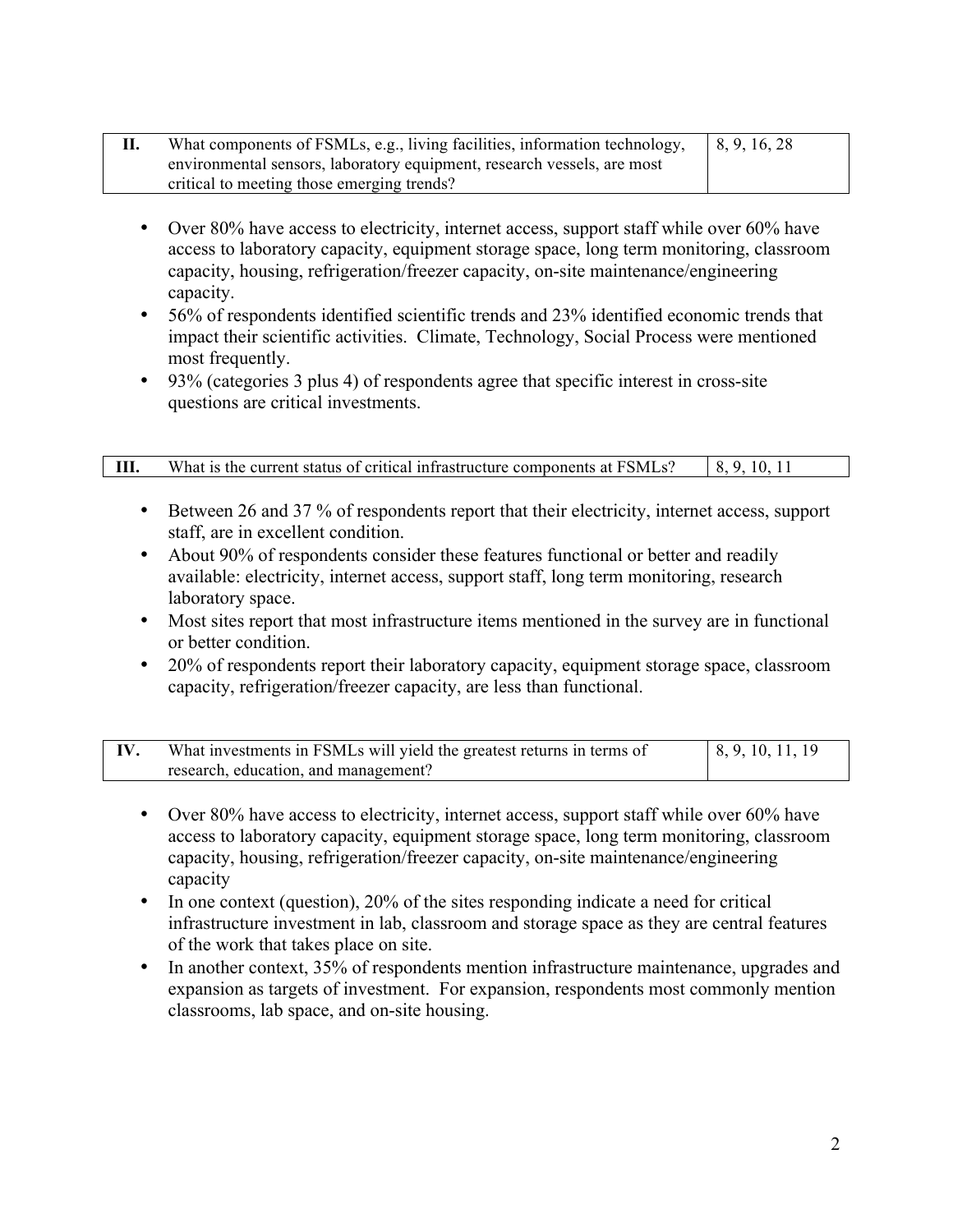| What are FSML's lacking in best practices in terms of management and |  |
|----------------------------------------------------------------------|--|
| operations?                                                          |  |

- Station Director, Maintenance staff, Office staff, Research technician are the most commonly reported positions on staff. However, the survey overlooks other support staff (food service workers, and researchers)
- Two commonly lacking management practices are: making a site specific data catalog publicly available AND depreciating the value of buildings and equipment as part of financial planning for the site (over 60%).

| individual FSMLs define and measure success?<br>How.<br>do | $\sqrt{ }$<br>r |
|------------------------------------------------------------|-----------------|

- Respondents consider these categories their most significant educational or research achievements: Research  $&$  Science, Education over 30% and 24 % respectively, but mention long-term funding, scientific infrastructure, collaboration & networking as well.
- Respondents consider these categories their most significant achievements in terms of public benefit: collaboration & networking (but likely not measured), research & science.
- In a standard context respondents report that these are their most common measures of success: scientific publications, number of students trained, number of use days.

| VII. | What factors most threaten the long-term sustainability of the FSML? |  |
|------|----------------------------------------------------------------------|--|
|      |                                                                      |  |

- Respondents consider support of the administration, use of the facilities by individuals from their own FSML to be critical for long term sustainability.
- In another context (question), respondents report that economic conditions and their business model assumptions may threaten their long term sustainability.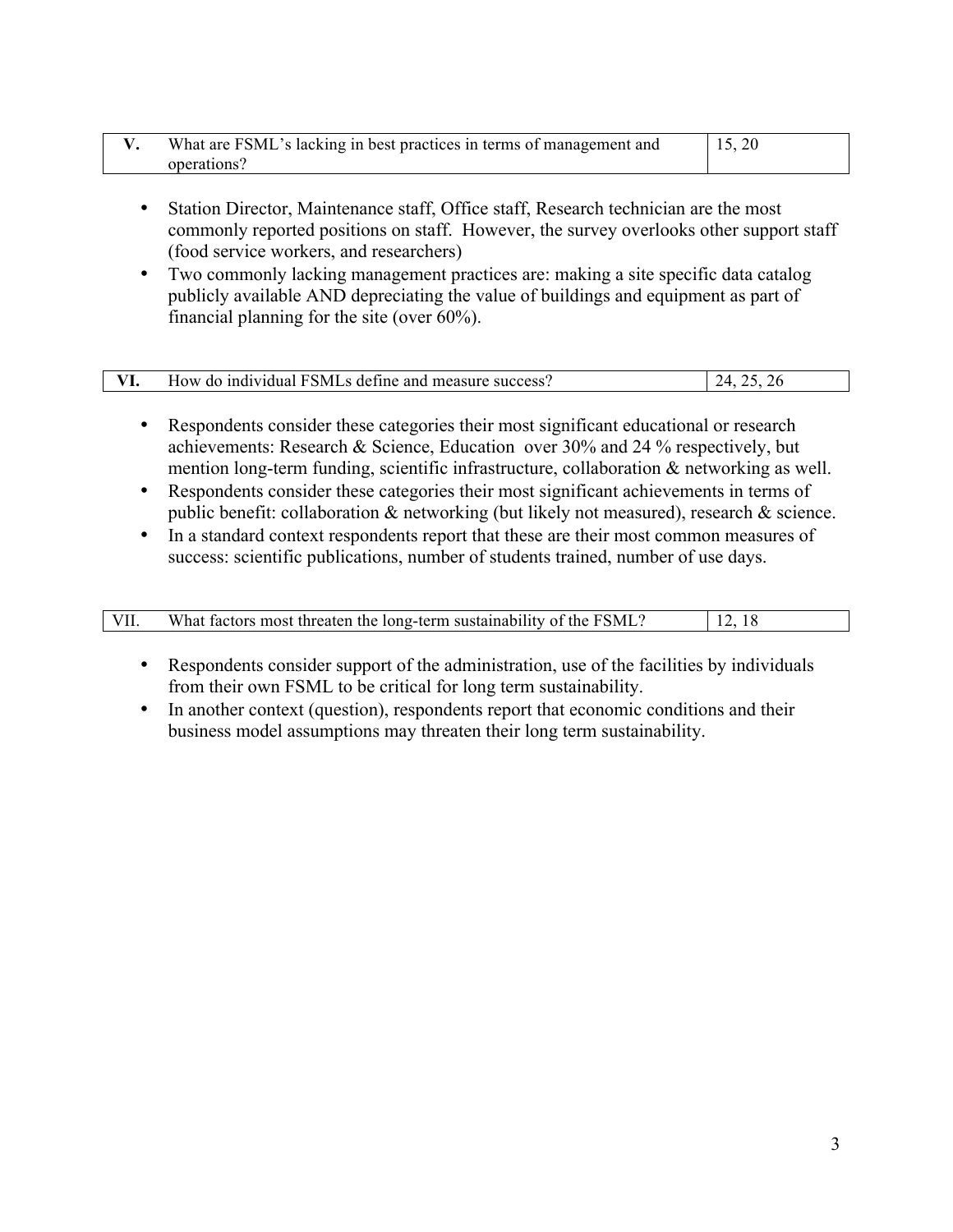### **Place-based Research Site Strategic Planning Survey Results**

This document presents results from a survey that serves as part of a larger investigation of place-based research station functioning, needs and strengths. These results present findings from a 28 question survey administered to 444 email addresses on SurveyMonkey. The survey collected 227 responses, and after eliminating responses from those withdrawing consent and duplicate responses from single institutions, 218 cases remained for an overall response rate of 49.1%. The results below show the responses of only those sites that indicated the US was the country associated with their mailing address. However, for qualitative results, all sites (cases) contribute to results.

The first two questions in the survey were designed to gather directory type information, and those results will be presented elsewhere. The remaining questions are presented in the order presented in the survey with brief interpretive comments. The overarching questions which guided survey development depended upon multiple questions and using those questions more than once; however, those questions provided organization for the survey summary. A copy of the survey administered can be found in Appendix A.

Open ended question analysis used standard content analysis methods – categorization techniques. Each question generated multiple columns of data for various reasons. Most often this was due to the compound nature of the questions (asking for two of something or asking for two topics, e.g. educational or research achievements). Although compound questions can cause problems with analytical processes, in this case, they elicited a wealth of information that will guide more targeted, effective questions in the future. The text describes specific coding methods for each question along with their results. Appendix B shows detailed coding for each open ended question along with important distinctions in the coding scheme.

| <b>Response</b>                  | Percent        |
|----------------------------------|----------------|
| State University/College         | 58             |
| Private University/College       | 16             |
| <b>Federal Government</b>        | 14             |
| A stand alone not for profit     | 9              |
| We have no host institution      | $\overline{2}$ |
| Other (please specify)           | 5              |
| <b>State Government</b>          | 2              |
| <b>Other Private Institution</b> | 0              |
| <b>Total N</b>                   |                |

**Table 1. Q3. Please indicate what type of institution hosts your place-based research station?**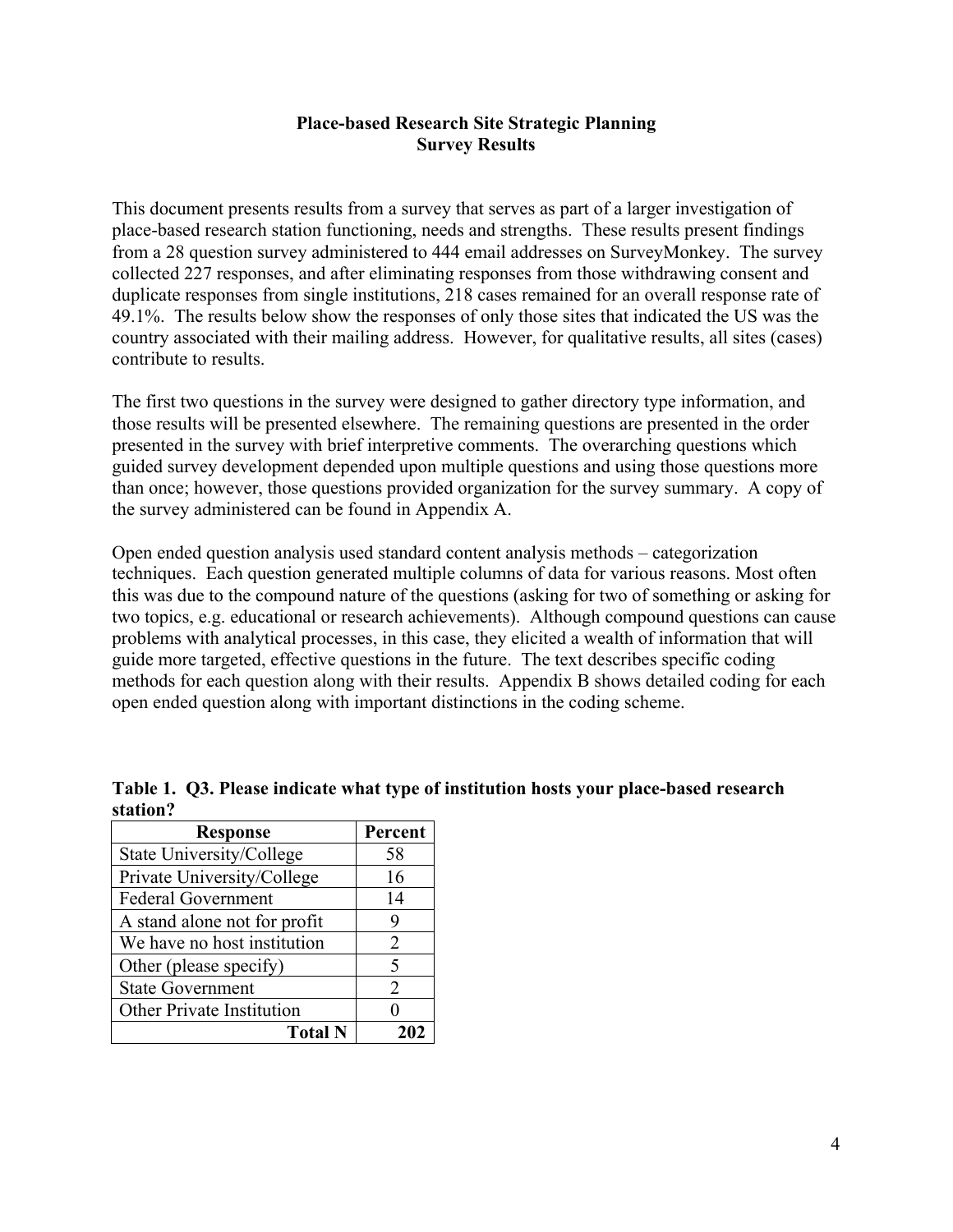Sixteen respondents answered using more than one identifier (15 respondents used 2 and 1 respondent used 3). Three comments associated with an Other response discuss such hybrid models. Future investigations should target such sites to determine if they have any added financial stability in difficult economic contexts and to determine if added management complexities are feasible in other contexts. Table 1 shows that some university or college setting is the most common configuration accounting for 74% of the responding sites.

Q3 "Other" Responses

- 1. The Nature Conservancy; jointly owned
- 2. binational organization, stand alone, not for profit
- 3. We are part of the University, but we are also on the property of a stand alone non-profit.
- 4. under the LA Board of Regents as an institution of higher education
- 5. Not for profit land trust
- 6. Organization for Tropical Studies, Not-for-Profit Organization, Costa Rica
- 7. fiscal sponsored nonprofit
- 8. Organization for Tropical Studies
- 9. Canadian University
- 10. Lake Sunapee Protective Association
- 11. MLML is the graduate program for 7 CSU campuses
- 12. A Consortium of academic institutions
- 13. 509(a)(3) Supporting Foundation
- 14. West Career & amp; Technical Academy a Clark County School District magnet high school

**Table 2. Q4: What months is your facility actively being used in a typical year (check all that apply)?**

| <b>Response</b> | Percent |
|-----------------|---------|
| Open all year   | 87.6    |
| January         | 0       |
| February        | 0       |
| March           | 3.0     |
| April           | 8.0     |
| May             | 12.9    |
| June            | 13.9    |
| July            | 13.4    |
| August          | 13.4    |
| September       | 11.9    |
| October         | 9.0     |
| November        | 1.5     |
| December        |         |
| <b>Total N</b>  | 201     |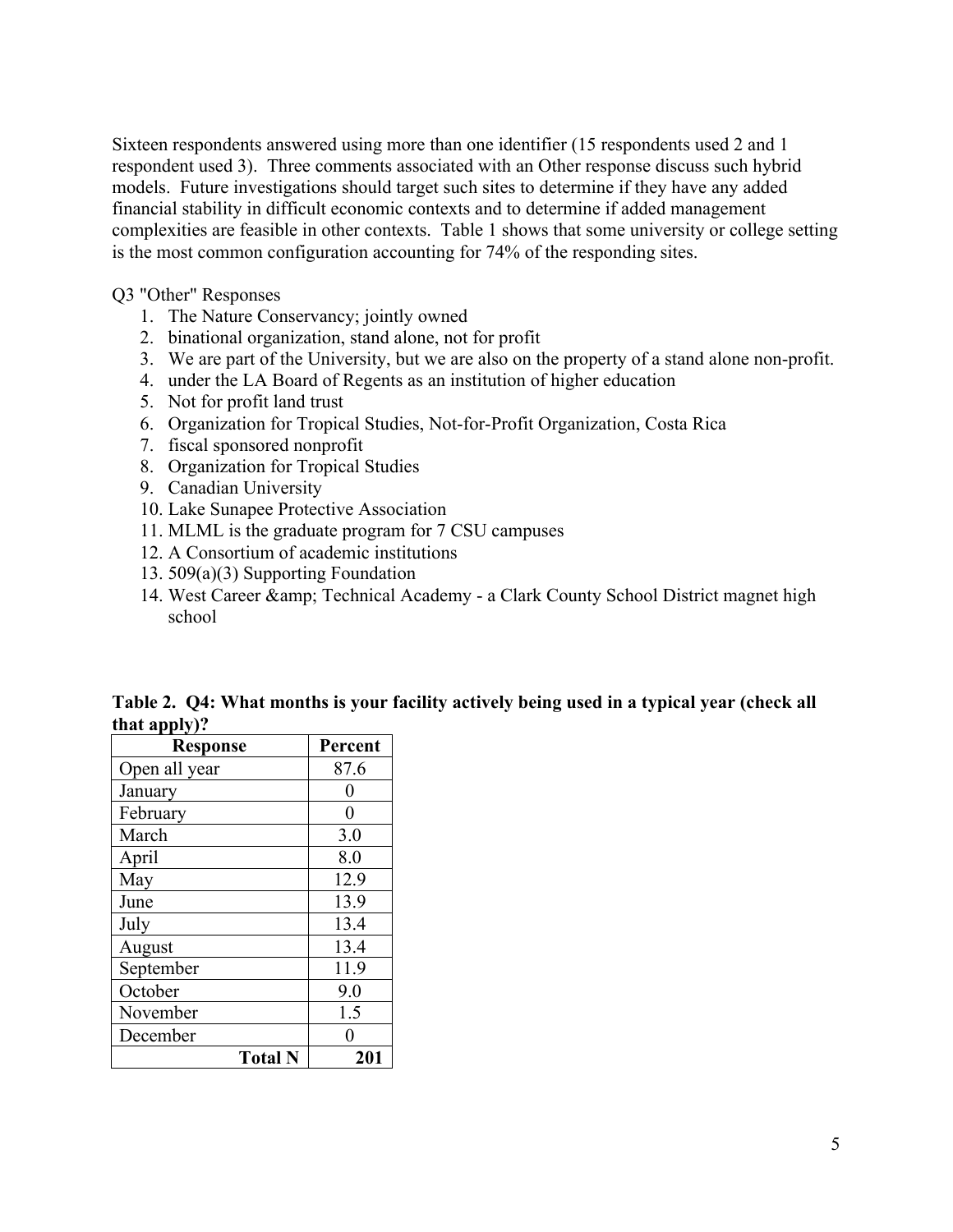Table 2 shows that nearly 88% of sites are available year round. The remainder of sites report a seasonal nature where they are closed December, January, and February or longer.

| <b>Response</b>             | Percent |
|-----------------------------|---------|
| <b>Academic Researchers</b> | 97.0    |
| Graduate students           | 93.1    |
| Undergraduates              | 92.1    |
| $K - 12$                    | 66.3    |
| General public              | 66.3    |
| State scientists            | 65.3    |
| Federal scientists          | 62.4    |
| Other (please specify)      | 19.3    |
| <b>Total N</b>              | 201     |

**Table 3. Q5: What audiences do you serve? (check all that apply)**

This multiple response item shows that sites serve multiple audiences potentially complicating their work. Although sites report that researchers, including at the graduates level, and university students are the most popular audiences, education, kindergarten through adulthood (K-Gray), are also very popular audiences. Other scientists appear to be as welcomed as the general educational population.

| Academic courses            | All the above, but not open yet                                      |
|-----------------------------|----------------------------------------------------------------------|
| BeachWatch                  | anyone engaged in research and education                             |
| consultants                 | Area/Regional Conservation Non-profits                               |
| Courses in biology          | General public served by appointment, tours                          |
| Foreign scientists          | High school students, grades 9-12                                    |
| <b>High School Students</b> | international (Mexican public/scientists)                            |
| industry partners           | International Researchers, interns, non-profit groups                |
| international visitors      | International research scientists                                    |
| Interns, volunteers         | K-12 special events via marine naturalist program                    |
| <b>NGOs</b>                 | Local (Costa Rica) governments, Central America                      |
| non-profit and public       | Natural resource managers and professionals                          |
| NSF guest programs          | Non governmental organization scientists                             |
| primarily undergrads        | Non-Profit Arboretum partner serves general public & k-12            |
| Private Companies           | <b>Natural Resource Professionals</b>                                |
| private firms (occasional)  | Professionals - land managers, foresters, etc.                       |
| <b>Taxonomy Workshops</b>   | Regional Conservation Partners (NGOs, State Parks, etc.)             |
| Teachers                    | Scouting groups and elderly                                          |
| teachers                    | some regular public tours                                            |
| Tribal organizations        | St. Johns Riverkeeper, Inc.                                          |
| volunteer groups            | state and federal researchers                                        |
|                             | private groups such as California Native Plant Society, Bug<br>Guide |

Table 4. Q5 "Other" Responses (formatted for space savings)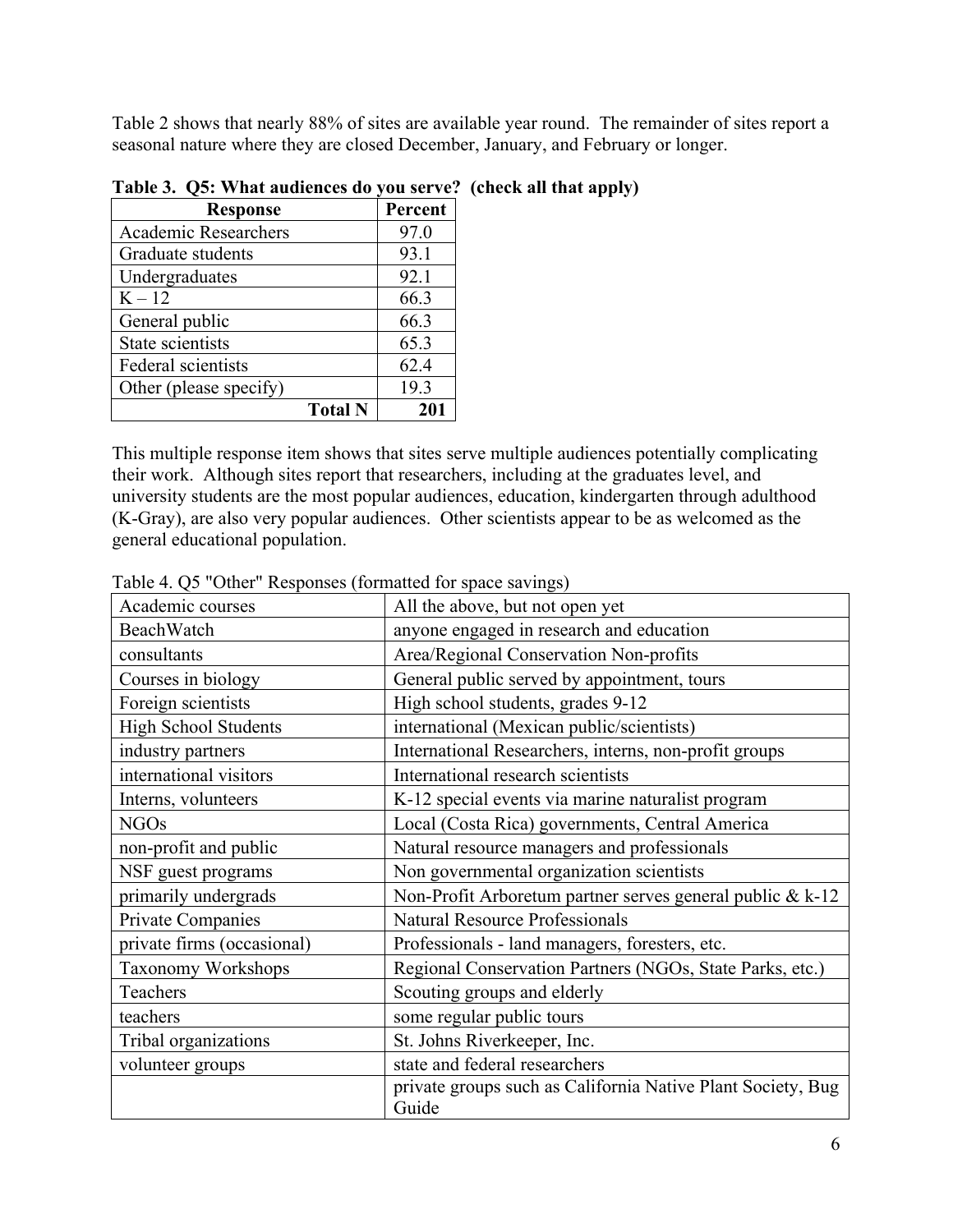Q6: Chose the features that best describes your site. (check all that apply) This question allowed multiple responses to the following categories: land, freshwater lakes, streams, estuaries, and oceans. The coding below results from a logical attempt to group responses in to either potential FSML or NAML members. Therefore, Estuarian sites could be categorized with FSML sites if they had no ocean, and with NAML sites if they had no land. Only 8 sites listed estuary with no other identifier; however, 21 sites listed some land feature, ocean and estuary.

| <b>Response</b>                 | Percent |
|---------------------------------|---------|
| Land, Freshwater lakes, Streams | 64.9    |
| Estuary, Ocean only             | 11.9    |
| Land*, Estuary, Ocean           | 10.4    |
| Ocean Only                      | 5.9     |
| <b>Estuary Only</b>             | 4.0     |
| Land*, Estuary, no Ocean        | 2.5     |
| Land*, Ocean, No Estuary        | $.5\,$  |
| <b>Total N</b>                  | 202     |

|  |  |  | <b>Table 5. Base Geography Type</b> |  |
|--|--|--|-------------------------------------|--|
|--|--|--|-------------------------------------|--|

\*Land was coded any combination of land, freshwater lakes, streams

|  | Table 6. Q7: Do you facilitate research and education on(check all that apply) |  |  |
|--|--------------------------------------------------------------------------------|--|--|
|  |                                                                                |  |  |

| <b>Response</b> (in percent)                   | Yes  |     |
|------------------------------------------------|------|-----|
| property you own                               | 72.5 | 189 |
| public lands through the relevant permit       | 70.7 | 164 |
| property you manage                            | 68.7 | 166 |
| private lands through arrangements with owners | 53.7 | 147 |
| other                                          | 36.4 |     |

Table 6 shows that most sites have access to multiple properties on which they may conduct scientific activities.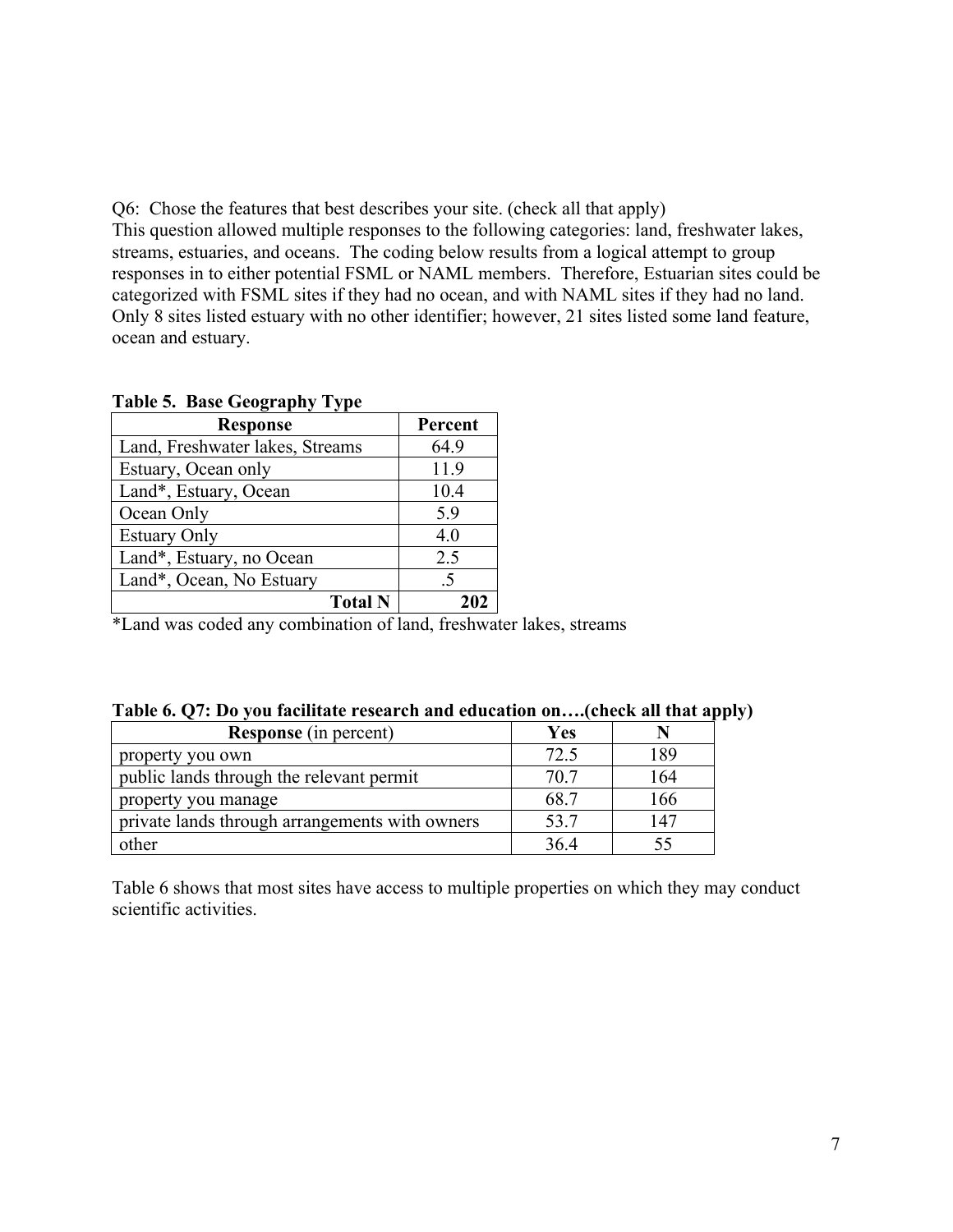| Table 7. Q7 "Other" Responses (formatted for space savings)                                                            |                                                                                                 |  |  |  |  |
|------------------------------------------------------------------------------------------------------------------------|-------------------------------------------------------------------------------------------------|--|--|--|--|
| Coastal ocean (public)                                                                                                 |                                                                                                 |  |  |  |  |
| coastal waters                                                                                                         | open ocean                                                                                      |  |  |  |  |
| coastal waters                                                                                                         | open water systems                                                                              |  |  |  |  |
| estuarine and coastal waters                                                                                           | State land which they manage                                                                    |  |  |  |  |
| <b>State Marine Protected Area</b><br>fisheries                                                                        |                                                                                                 |  |  |  |  |
| <b>Great Lakes Waters</b><br>state university owned                                                                    |                                                                                                 |  |  |  |  |
| Lakes and ponds                                                                                                        | state waters (marine) by permit                                                                 |  |  |  |  |
| National and State forests                                                                                             | waters of the state                                                                             |  |  |  |  |
| <b>National Park</b><br>the world's oceans (high seas)                                                                 |                                                                                                 |  |  |  |  |
| U.S. Federal Government Property.<br>National Park special lease site                                                  |                                                                                                 |  |  |  |  |
| lands owned/managed by local land trusts                                                                               |                                                                                                 |  |  |  |  |
|                                                                                                                        | coastal bays and inland waters, State and Federal Parks/wildlife refuges and conservation lands |  |  |  |  |
| estuaries and oceans surrounding the region                                                                            |                                                                                                 |  |  |  |  |
| Ocean and shore-based research in State and Federal waters                                                             |                                                                                                 |  |  |  |  |
| ocean waters regulated by states and federal government                                                                |                                                                                                 |  |  |  |  |
| Our station is on land held in trust by Syracuse University (and therefore is private land<br>managed by SUNY ESF AEC) |                                                                                                 |  |  |  |  |
| Permanent sub-lease from an aquarium, that leases property from city                                                   |                                                                                                 |  |  |  |  |
| Portion owned by UH Foundation and part owned by UH, all administered by HIMB                                          |                                                                                                 |  |  |  |  |
| Private Lands managed by local Land Trust                                                                              |                                                                                                 |  |  |  |  |
| public lake surrounded by our land                                                                                     |                                                                                                 |  |  |  |  |
| Public land that needs no permit, open ocean within the US EEZ, open ocean outside the US                              |                                                                                                 |  |  |  |  |
| EEZ.                                                                                                                   |                                                                                                 |  |  |  |  |
| The land is owned by the California State University and the San Jose State University                                 |                                                                                                 |  |  |  |  |
| Research Foundation, to serve the mission of the Laboratories                                                          |                                                                                                 |  |  |  |  |
| the ocean commons, state and federal waters                                                                            |                                                                                                 |  |  |  |  |
| US and Canadian Waters in the lower Bay of Fundy                                                                       |                                                                                                 |  |  |  |  |
| We are entirely within Capitol Reef National Park                                                                      |                                                                                                 |  |  |  |  |

The term infrastructure of place-based research stations can be narrowly or broadly defined. The following long inventory of broadly defined infrastructure items was presented to respondents in two questions for display purposes. Combined results provided in Table 8 are sorted to show what features were critical most often to respondents. Detail in this chart may be important to managers who have intimate knowledge of these operations or who may need to make financial decisions.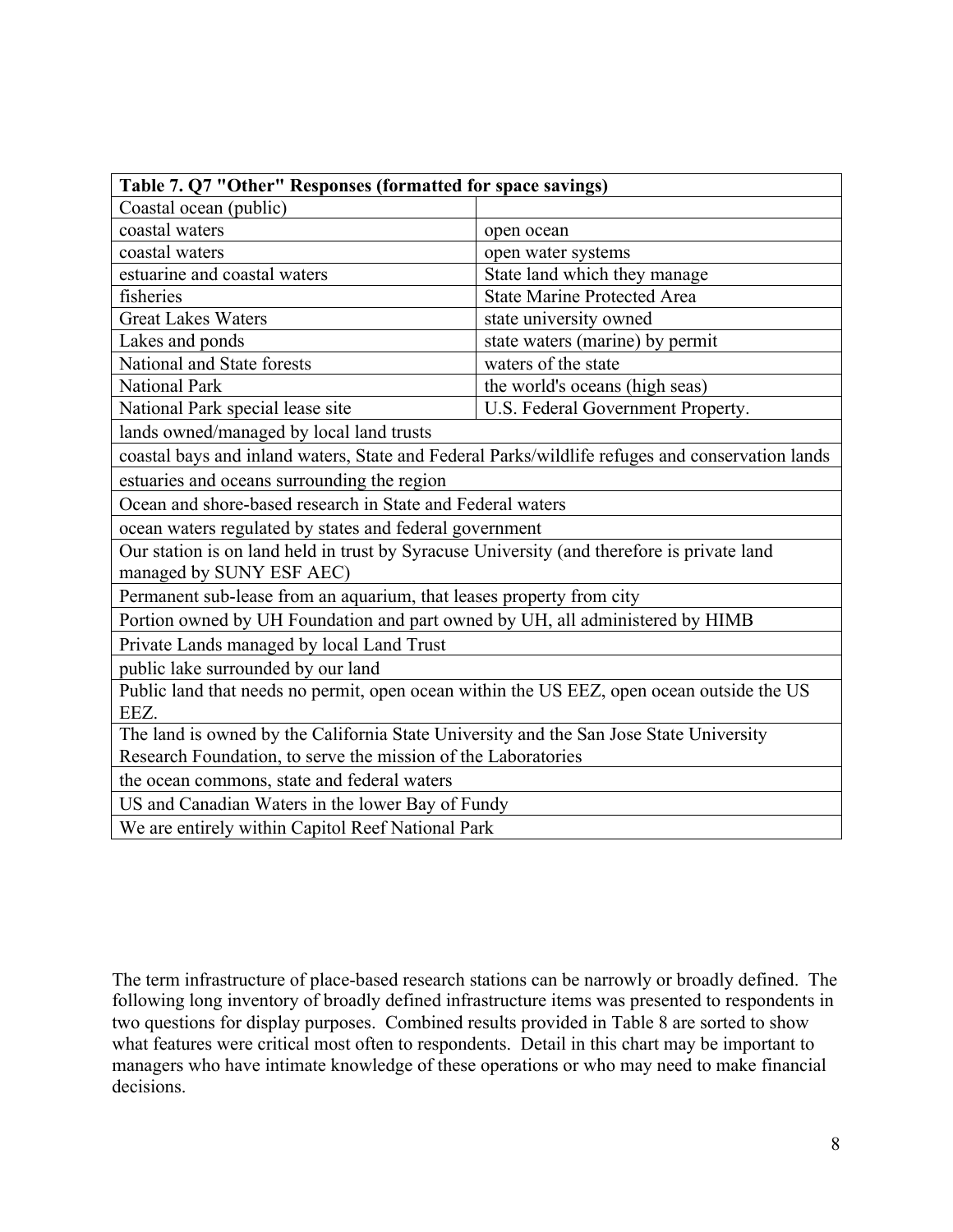| (in percent)                             | Critical | <b>Available but</b><br><b>Not Critical</b> | <b>Not</b><br><b>Available</b> | <b>Total N</b> |
|------------------------------------------|----------|---------------------------------------------|--------------------------------|----------------|
| electricity                              | 86.7     | 7.7                                         | 5.6                            | 196            |
| internet access                          | 82.6     | 9.7                                         | 7.7                            | 195            |
| support staff                            | 80.9     | 8.0                                         | 11.1                           | 199            |
| laboratory capacity                      | 68.3     | 15.6                                        | 16.1                           | 199            |
| equipment storage space                  | 66.3     | 27.6                                        | 6.0                            | 199            |
| long term monitoring                     | 63.1     | 23.1                                        | 13.8                           | 195            |
| classroom capacity                       | 60.8     | 20.6                                        | 18.6                           | 199            |
| housing                                  | 59.4     | 13.2                                        | 27.4                           | 197            |
| refrigeration/freezer capacity           | 58.4     | 28.9                                        | 12.7                           | 197            |
| on-site maintenance/engineering capacity | 58.3     | 22.1                                        | 19.6                           | 199            |
| specialized equipment                    | 57.3     | 25.1                                        | 17.6                           | 199            |
| teaching equipment                       | 52.3     | 33.5                                        | 14.2                           | 197            |
| archived data                            | 49.0     | 37.5                                        | 13.5                           | 200            |
| access to online journals                | 45.7     | 35.5                                        | 18.8                           | 197            |
| hazardous & toxic materials (MSDS)       | 42.1     | 33.0                                        | 24.9                           |                |
| management                               |          |                                             |                                | 197            |
| species lists                            | 41.9     | 45.5                                        | 12.6                           | 198            |
| eating facilities                        | 41.5     | 28.2                                        | 30.3                           | 195            |
| automated sensors                        | 39.9     | 33.7                                        | 26.4                           | 193            |
| mapping systems                          | 37.2     | 41.8                                        | 20.9                           | 196            |
| data feeds to/from automated sensors     | 36.8     | 33.2                                        | 30.0                           | 190            |
| live animal facilities - vertebrates     | 27.4     | 15.7                                        | 56.9                           | 197            |
| live animal facilities - invertebrates   | 27.4     | 22.3                                        | 50.3                           | 197            |
| access to physical journals              | 8.3      | 40.9                                        | 50.8                           | 193            |
| remote data acquisition                  | 36.9     | 32.8                                        | 30.3                           | 195            |

**Table 8. Q8 & Q9: What are critical infrastructure components at your FSMLs?**

Table 9 shows the same infrastructure items but asks respondents to report on the condition of the infrastructure. Keep in mind that a measure of need (group consensus) was set in the previous question. Therefore, when only 8% report that access to physical journals is a critical part of their infrastructure, few would report that it is in excellent condition because it is not valued as a critical feature of their operation. Similarly, other items should be compared to their critical necessity. The response pattern for questions 10 and 11 is called a semantic differential scale. In this case, a central semantic anchor is provided to aid reliable response patterns. Often this sort of analysis will combine multiple categories as an indicator of quality. In this case, the best indicator of condition of infrastructure would be the combination of the 2 and 1 categories and the inverse. Cells highlighted show the items where over 20 % of respondents report that feature to be less than functional. Each of these highlighted cells is considered a critical feature by over 50% of respondents except for archived data (considered critical by 49% of respondents). Although managers of these facilities may not be surprised by the findings, the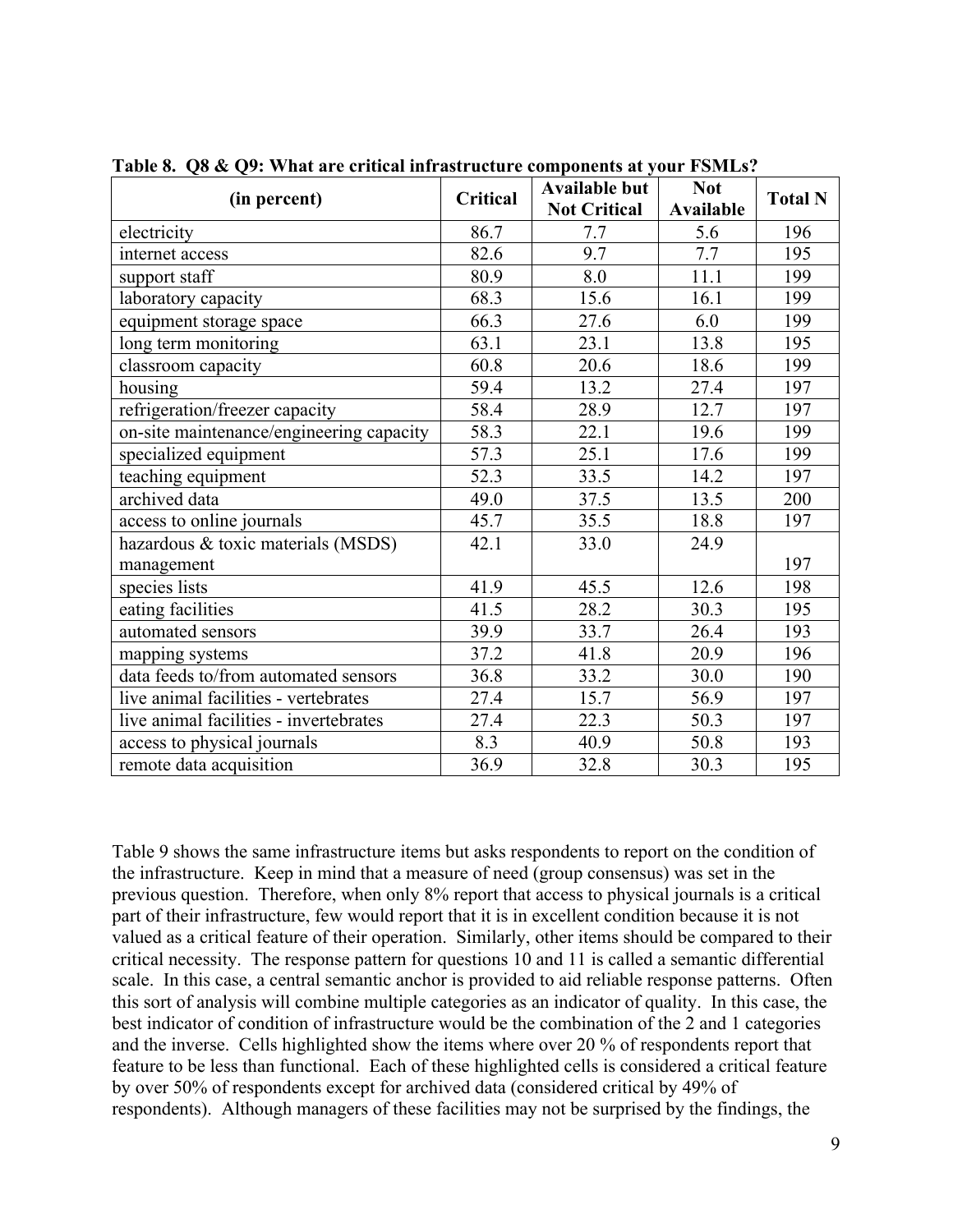results appear to show that managers feel that few of their infrastructural elements are in excellent condition although often functional or better. Lab, classroom and storage space are central features of the work that takes place on site, indicating a need for critical infrastructure investment in 20% of the sites responding. Such investment would not address new technological investment, only those fundamental broadly defined infrastructure items addressed in this list.

|                                                  | 5                 |      | $\mathbf{3}$      |                | $\mathbf{1}$ | <b>Not</b> | <b>Total</b> |
|--------------------------------------------------|-------------------|------|-------------------|----------------|--------------|------------|--------------|
| (in percent)                                     | <b>Excellent</b>  | 4    | <b>Functional</b> | $\overline{2}$ | Poor         | Available  | N            |
| electricity                                      | 37.0              | 36.0 | 16.5              | 3.5            | 1.5          | 5.5        | 200          |
| internet access                                  | 30.1              | 25.5 | 23.5              | 8.7            | 2.6          | 9.7        | 196          |
| support staff                                    | 26.4              | 31.5 | 19.8              | 7.6            | 6.1          | 8.6        | 197          |
| laboratory capacity                              | 11.6              | 22.2 | 29.8              | 10.1           | 10.6         | 15.7       | 198          |
| equipment storage space                          | 6.1               | 19.4 | 37.2              | 19.4           | 12.2         | 5.6        | 196          |
| long term monitoring                             | 19.9              | 21.9 | 25.5              | 13.3           | 5.1          | 14.3       | 196          |
| classroom capacity                               | $\overline{12.6}$ | 17.2 | 31.8              | 11.1           | 9.6          | 17.7       | 198          |
| housing                                          | 13.6              | 23.1 | 24.1              | 5.0            | 6.5          | 27.6       | 199          |
| refrigeration/freezer capacity                   | 6.5               | 17.6 | 39.2              | 15.6           | 7.5          | 13.6       | 199          |
| on-site<br>maintenance/engineering<br>capacity   | 13.3              | 23.6 | 31.3              | 6.2            | 8.7          | 16.9       | 195          |
| specialized equipment                            | 11.3              | 24.2 | 27.8              | 10.3           | 7.2          | 19.1       | 194          |
| teaching equipment                               | 6.2               | 25.8 | 30.9              | 12.9           | 6.7          | 17.5       | 194          |
| archived data                                    | 10.3              | 19.1 | 37.1              | 12.9           | 7.7          | 12.9       | 194          |
| access to online journals                        | 27.4              | 19.8 | 26.9              | 3.6            | $3.0\,$      | 19.3       | 197          |
| hazardous & toxic materials<br>(MSDS) management | 14.4              | 18.0 | 33.0              | 7.2            | 3.6          | 23.7       | 194          |
| species lists                                    | 12.0              | 22.4 | 41.1              | 10.9           | 3.1          | 10.4       | 192          |
| eating facilities                                | 16.2              | 15.7 | 31.0              | 7.1            | 3.0          | 26.9       | 197          |
| automated sensors                                | 12.1              | 16.2 | 28.3              | 11.6           | 3.5          | 28.3       | 198          |
| mapping systems                                  | 7.8               | 20.2 | 32.1              | 14.5           | 4.1          | 21.2       | 193          |
| data feeds to/from automated<br>sensors          | 10.1              | 14.6 | 25.8              | 9.1            | 7.6          | 32.8       | 198          |
| live animal facilities -<br>vertebrates          | 7.1               | 10.2 | 19.3              | 5.1            | 1.5          | 56.9       | 197          |
| live animal facilities -<br>invertebrates        | 7.1               | 13.6 | 20.2              | 5.1            | 2.5          | 51.5       | 198          |
| access to physical journals                      | 4.6               | 11.3 | 19.0              | 8.7            | 10.8         | 45.6       | 195          |
| research laboratory space                        | 17.2              | 18.2 | 29.3              | 9.6            | 9.6          | 16.2       | 198          |

| Table 9. Q10 & Q11: What is the condition of infrastructure components at your FSMLs? |  |  |  |  |  |  |
|---------------------------------------------------------------------------------------|--|--|--|--|--|--|
|---------------------------------------------------------------------------------------|--|--|--|--|--|--|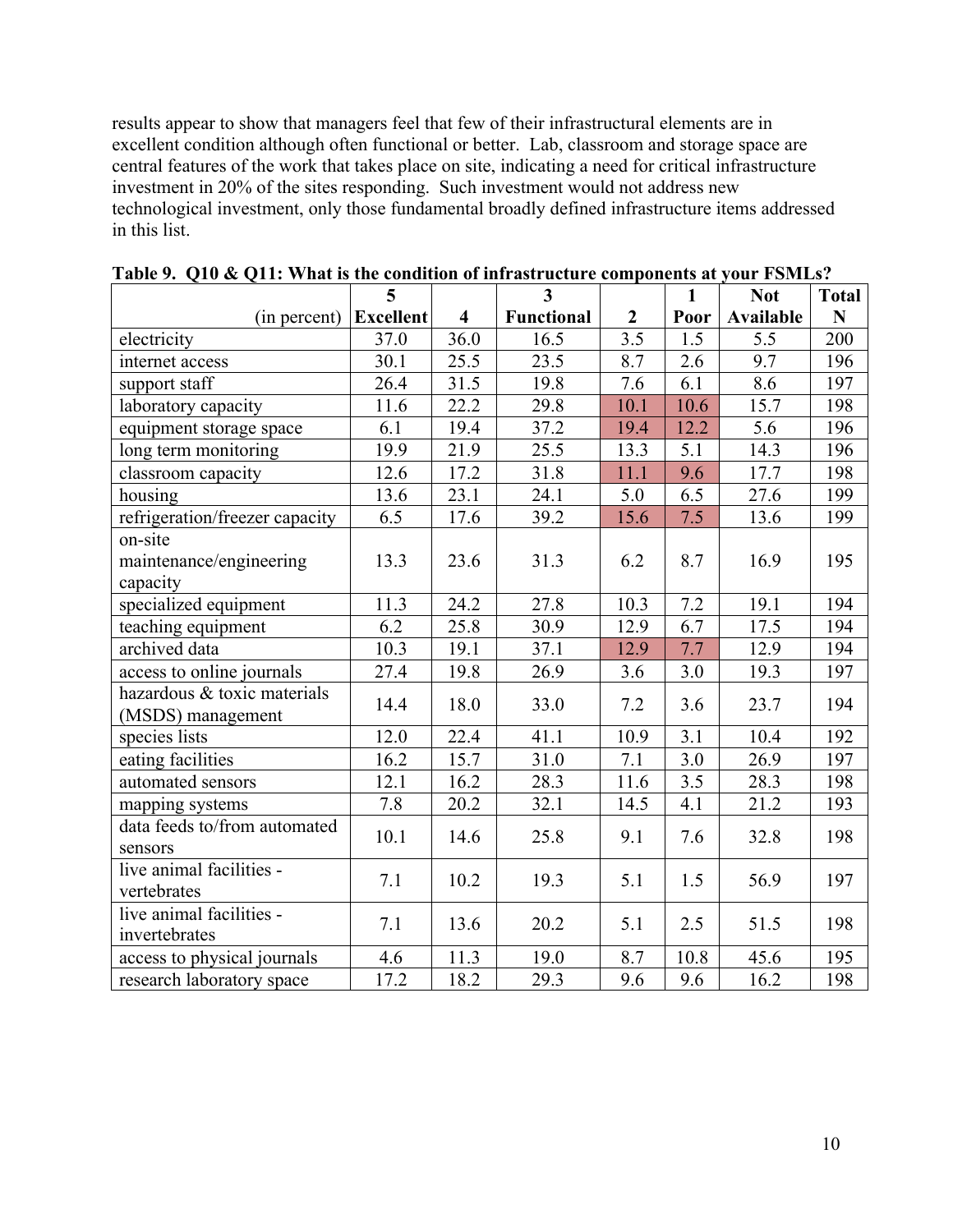| <b>Response</b> (in percent)                           | critical for long-term<br>sustainability | $\mathbf{r}$ or $\mathbf{r}$<br><b>Not</b><br>critical | <b>Not</b><br>Applicable | <b>Total N</b> |
|--------------------------------------------------------|------------------------------------------|--------------------------------------------------------|--------------------------|----------------|
| support of the administration                          | 90.8                                     | 4.6                                                    | 4.6                      | 196            |
| use of the facilities by<br>individuals from your FSML | 88.2                                     | 8.2                                                    | 3.6                      | 195            |
| operational revenue                                    | 79.3                                     | 12.6                                                   | 8.1                      | 198            |
| use by individuals outside your<br><b>FSML</b>         | 66.3                                     | 31.6                                                   | 2.0                      | 196            |
| federal support                                        | 63.8                                     | 29.1                                                   | 7.0                      | 199            |
| private donors                                         | 60.0                                     | 27.7                                                   | 12.3                     | 195            |
| state support                                          | 57.6                                     | 29.3                                                   | 13.1                     | 198            |
| ability to manage landscape/land<br>use change         | 52.0                                     | 32.1                                                   | 15.8                     | 196            |
| ability to manage ocean<br>resource/use change         | 16.6                                     | 29.5                                                   | 53.9                     | 193            |

**Table 10: Q12: What site features are most.... (check all that apply)**

Long-term sustainability often depends upon management and financial features in addition to infrastructure. Table 10 attempts to address some of these managerial features. Note the difference in the ability of sites to manage usage change between land and ocean sites. A proper interpretation of the ocean resource question would standardize by number of respondents. For example, since 54% responded it was inapplicable, three of eight respondents think managing ocean resource use and change is critical. Table 10 shows that most sites depend upon multiple sources of financial support.

| <b>Response</b> (in percent)                                      | vulnerable in the<br>next 5 years | not<br>vulnerable | <b>Not</b><br>Applicable | <b>Total</b><br>N |
|-------------------------------------------------------------------|-----------------------------------|-------------------|--------------------------|-------------------|
| operational revenue                                               | 75.8                              | 18.0              | 6.2                      | 194               |
| federal support                                                   | 65.1                              | 19.5              | 15.4                     | 195               |
| state support                                                     | 60.2                              | 18.9              | 20.9                     | 196               |
| support of the administration                                     | 54.4                              | 42.5              | 3.1                      | 193               |
| private donors                                                    | 53.9                              | 26.2              | 19.9                     | 191               |
| use by individuals outside the<br>institution                     | 35.9                              | 60.0              | 4.1                      | 195               |
| ability to manage landscape/land use<br>change                    | 29.5                              | 49.2              | 21.2                     | 193               |
| use of the facilities by individuals<br>from the same institution | 22.6                              | 74.4              | 3.1                      | 195               |
| ability to manage ocean resource/use<br>change                    | 10.5                              | 30.0              | 59.5                     | 190               |

**Table 11. Q13: What site features are most...**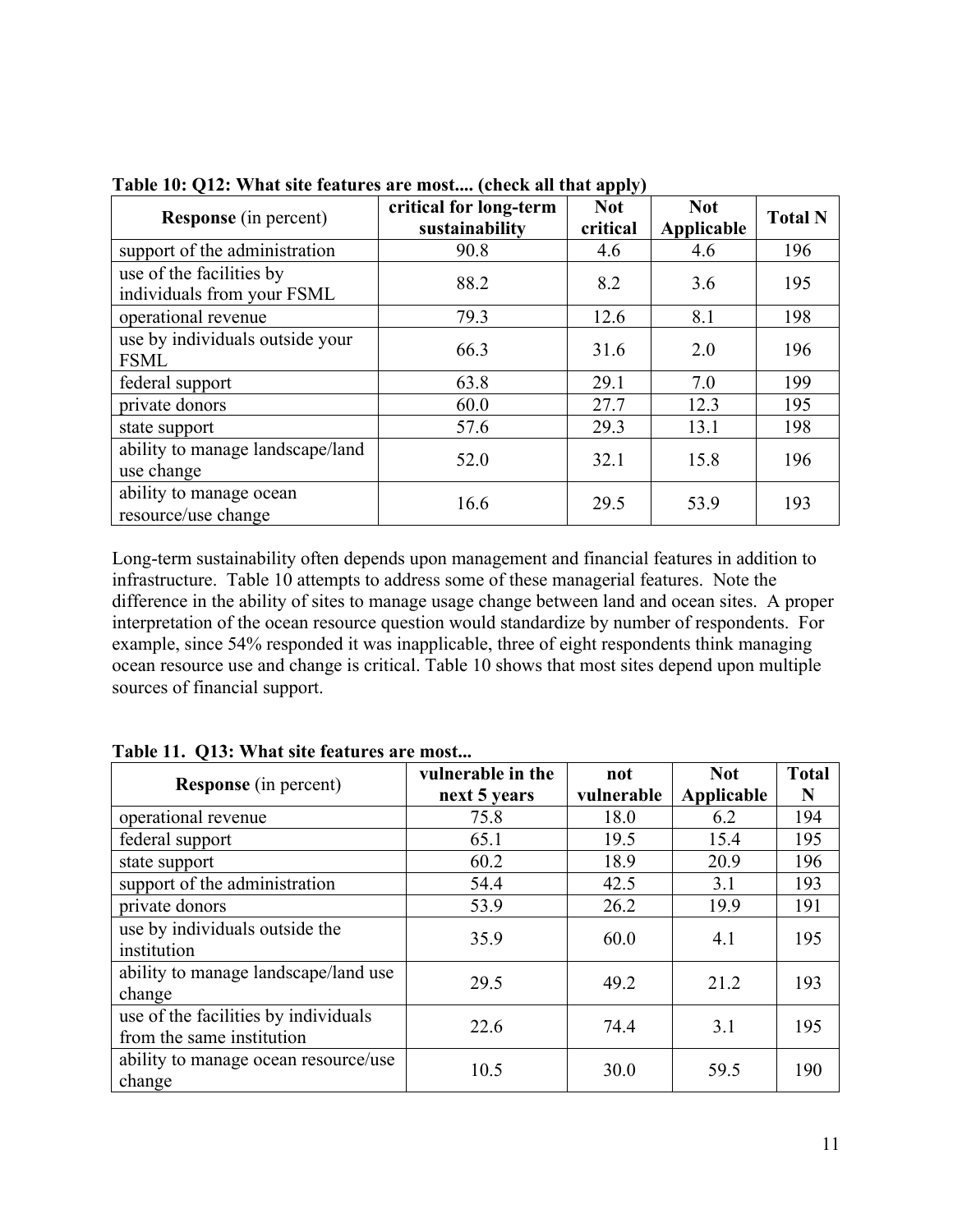Table 11 shows that 60% or more of respondents' report financial support as top concerns. One in four respondents thought that ability to manage ocean resource use and change is vulnerable.

| <b>Response</b> | Percent |
|-----------------|---------|
| 0               | 8.4     |
| $1 - 10$        | 59.9    |
| $11 - 30$       | 13.9    |
| $31 - 70$       | 8.9     |
| 71-150          | 5.0     |
| 151-250         | 1.0     |
| 251-500         | 1.5     |
| 500 or more     | 0.0     |
| <b>Total N</b>  | 199     |

**Table 12. Q14: How many staff (full time equivalents) does your site employ?**

Despite having used a pilot survey, this question did not develop significant variability. The majority of sites (83%) employ less than 30 FTEs. Consider the volume and quality of science so few people generate.

|                                            | Percent  |
|--------------------------------------------|----------|
| <b>Response</b> (in percent)               | of Cases |
| <b>Station Director</b>                    | 72.9     |
| Maintenance staff                          | 61.8     |
| Office staff                               | 51.3     |
| Research technician                        | 49.2     |
| Other (please specify)                     | 39.2     |
| <b>Physical Plant Supervisor</b>           | 32.2     |
| On site faculty                            | 31.7     |
| <b>Education</b> staff                     | 27.1     |
| IT staff                                   | 25.1     |
| <b>Assistant Director</b>                  | 24.6     |
| Boat captain/operator                      | 24.1     |
| <b>Administrative Director</b>             | 21.6     |
| <b>Research Director</b>                   | 21.1     |
| Data manager                               | 20.6     |
| Academic Programs Coordinator              | 13.6     |
| Librarian                                  | 12.1     |
| <b>Informal Science Education Director</b> | 10.6     |
| <b>Undergraduate Education Director</b>    | 6.5      |
| Off site contractors                       | 8.0      |
| On site contractors                        | 7.5      |

#### **Table 13. Q15: Indicate which positions your site lists as employees.**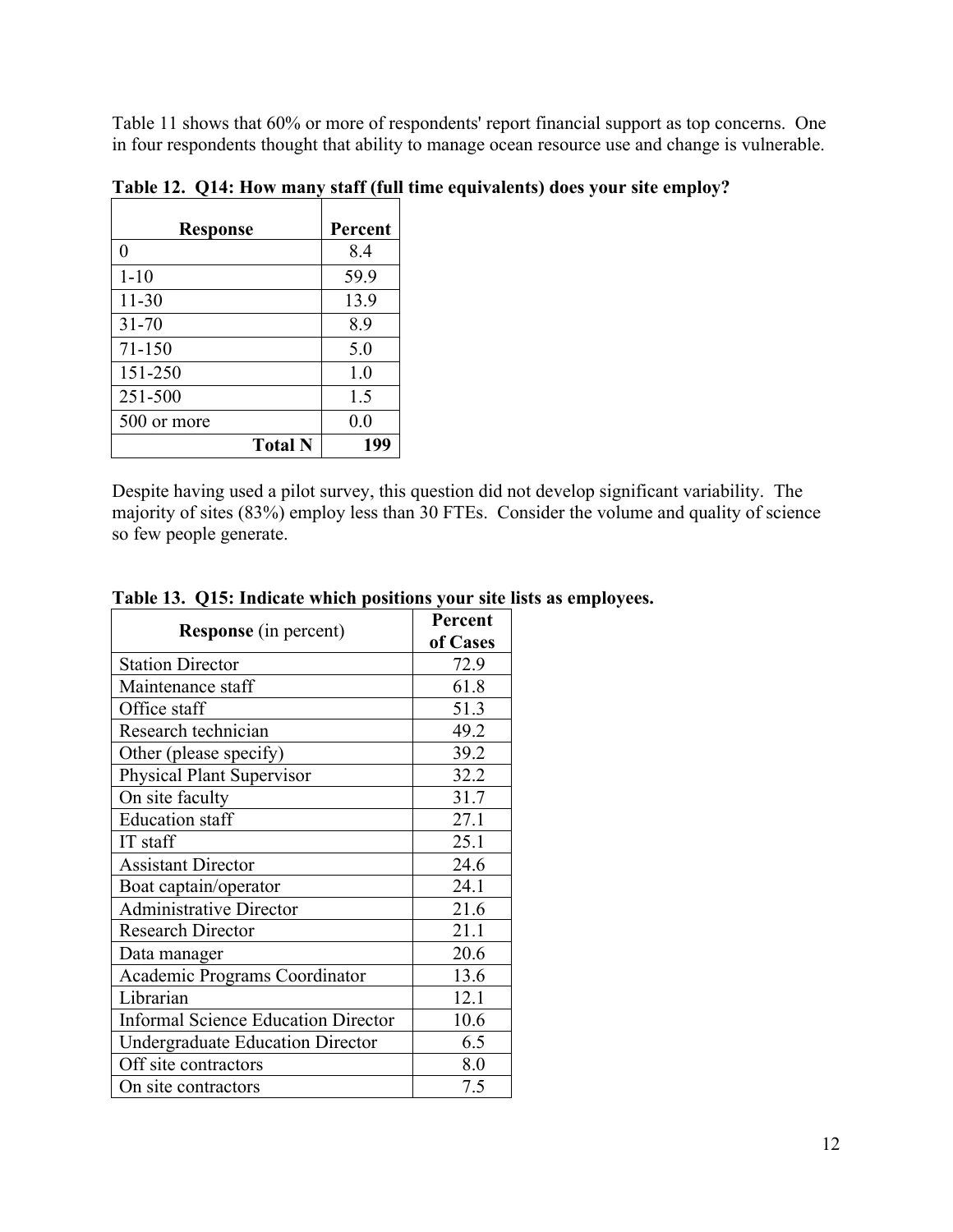| 5.4.1<br>я<br>$\sim$ $\sim$ $\sim$ | <b>NT</b><br>ω0 |
|------------------------------------|-----------------|
|                                    |                 |

Table 13 shows the range of positions available at place-based research stations. However, note that nearly 40% of respondents added positions in the "other" response option. Three often mentioned categories of staff included researchers/scientists, cooks and food service workers, and custodial or housekeeping staff. Respondents drew other distinctions between directors, managers, and coordinators.

Table 14 presents the results from the first open ended question regarding scientific trends. Open-ended questions always present a number of challenges. Comparing open ended questions to more quantitative questions, consider that the purpose of good statistics is to turn many numbers in to a few (among other purposes). Similarly, in a qualitative analysis the goal is to turn many words into a few. In our particular case, we were quite exploratory in our purposes, so I elected to preserve some detail when possible. Often this took the form of a leveled coding scheme where rigorous categories were imposed with associated descriptive suffixes.

Another problem with open ended questions is that no matter what the prompt, respondents will tell you what they want to tell you. In planning stages, development of question language carefully focused questions on science rather than funding considerations. However, many respondents often mentioned financial concerns. Therefore, coding for the question in Table 14 had to discriminate between economic type comments and those comments that addressed the prompt directly. In this coding process, it became obvious some respondents drew clear links between their economic concerns and the science they conducted. Therefore, it would be wrong to cast out all comments about economic concerns as irrelevant or inappropriate. Indeed since the prompt did not ask for such connections, the prompt could not have elicited such detailed responses from all respondents. We should conclude that all comments about economics likely have some connection to science (i.e. the comments linking economics and science probably represent those comments lacking such specificity).

A second round of coding grouped comments into five broad categories (Table 15). The social process category was any mention of behavior like collaboration or coordination outside the site setting. For example, an outreach program for seniors was coded education, but the community work to invite them would be coded social process. Other examples of social process would include interacting with industry (e.g. forest or fisheries) representatives or interests and making real time data sets available for community use. Table 15 shows that 56% of respondents identified scientific trends and 23% identified economic trends that impact their science. Note that the mention of social processes remains small in this context, but that respondents offered social process comments just as economic comments, i.e. without specific prompt.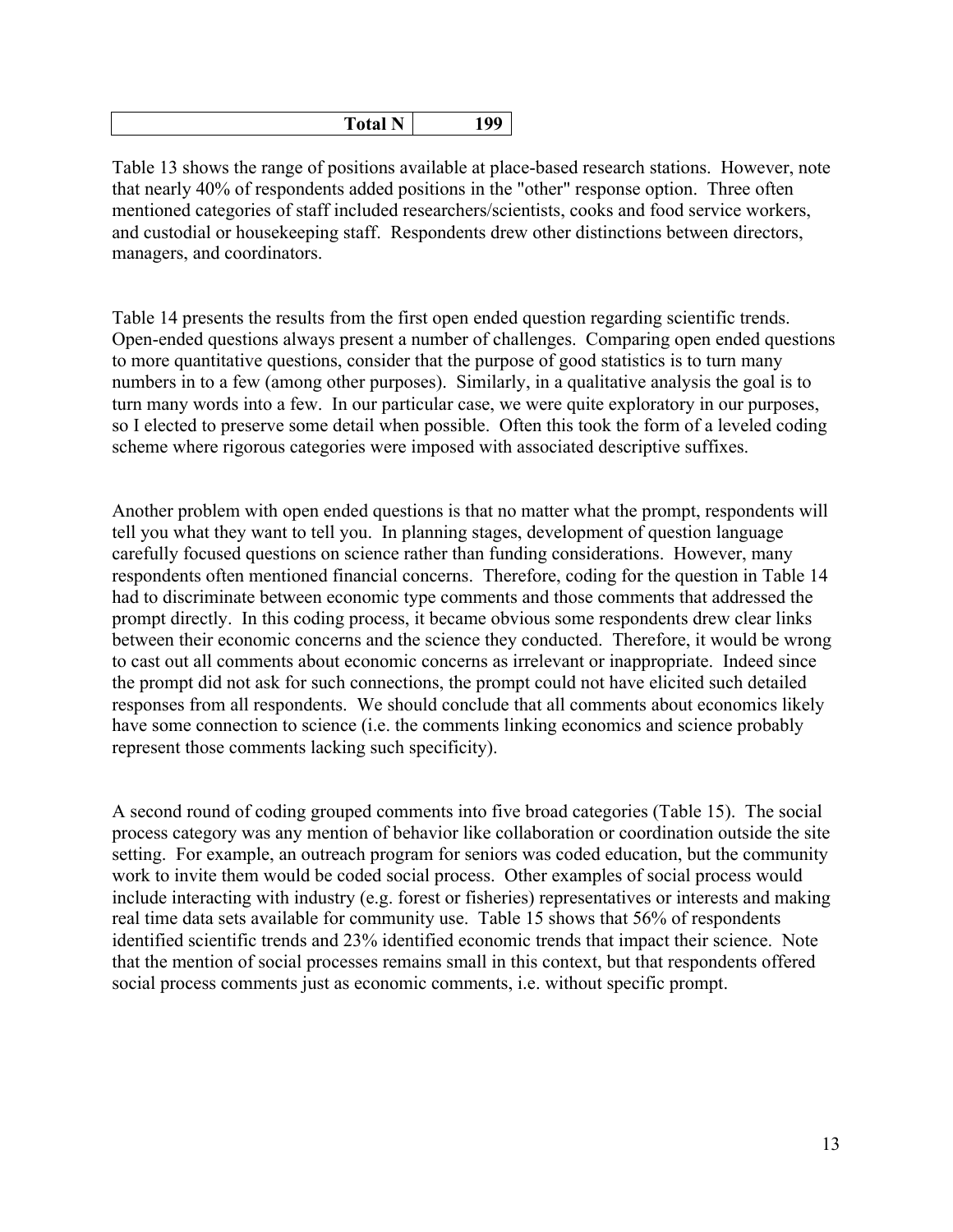| <b>Econ vs Science Trend</b> | Percent         |
|------------------------------|-----------------|
| Science                      | 40.4            |
| Science Soc Proc             | 10.6            |
| Science Ed                   | 2.3             |
| Science and Technology       | 1.4             |
| Science and Community        | .9              |
| Science Soc Proc interaction | .5              |
| Science Subtotal             | 56.0            |
| Economic                     | 10.6            |
| Econ Science interaction     | 8.7             |
| Econ Science                 | 2.8             |
| Econ Ed                      | .5              |
| Econ Science Soc Proc        | .5              |
| Econ Soc Proc                | $\overline{.5}$ |
| Economic Subtotal            | 23.4            |
| Soc Proc                     | 1.8             |
| <b>Blank</b>                 | 18.8            |
| Total N <sup>*</sup>         | 218             |

**Table 14. Q16: Please identify two scientific trends that are affecting how your facility operates.**

*\* Includes 16 non USA cases*

# **Table 15. Scientific Trends.**

| <b>Topics Classified</b>       | Percent |
|--------------------------------|---------|
| <b>Climate Mentioned</b>       | 21.6    |
| Technology                     | 20.6    |
| <b>Social Process</b>          | 14.7    |
| Molecular Biology              | 3.7     |
| Education                      | 2.8     |
| Social Process & Education     | 1.4     |
| Technology & Molecular Biology | .5      |
| <b>Total N</b>                 |         |

*\* Includes 16 non USA cases*

|             | Table 16. Q17: What are the primary elements of your organization's mission? (check all |  |
|-------------|-----------------------------------------------------------------------------------------|--|
| that apply) |                                                                                         |  |

| <b>Responses</b>       | Percent of<br><b>Cases</b> |
|------------------------|----------------------------|
| Scientific             | 93.9                       |
| Educational            | 86.9                       |
| Resource management    | 35.4                       |
| Other (please specify) | 20.2                       |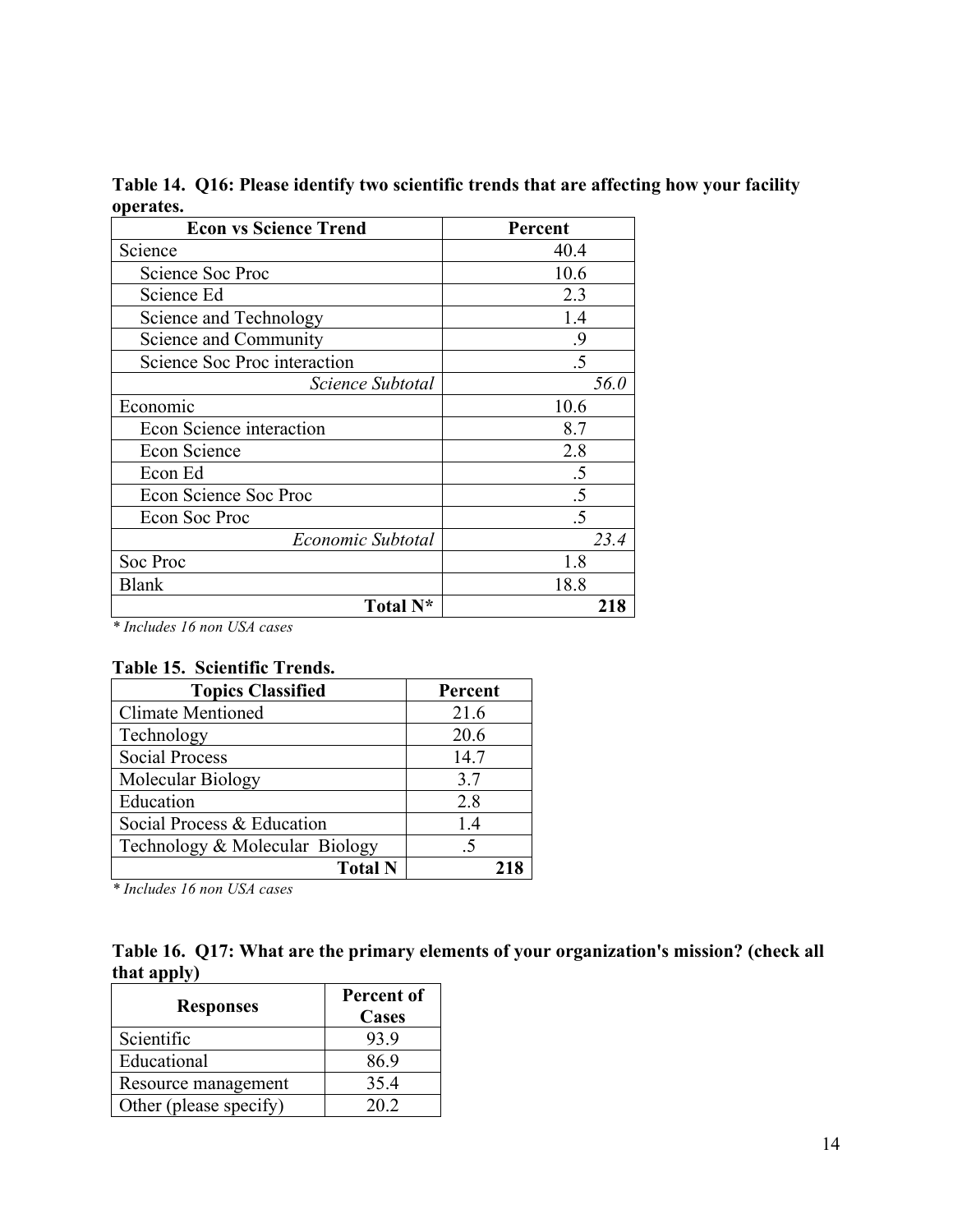| N<br>Total | 10C |
|------------|-----|
| <b>.</b>   |     |

Table 16 shows the responses to the prompt asking about mission. Note the high percentage (N=43) of responses in the Other category. Many (25) of the responses include outreach and public service types of statements, one mentioning policy. Seven statements discuss conservation, preservation or rehabilitation. Future surveys should include such options.

Table 17 shows results from another open ended question. The multi-level coding used three major categories and preserved lower level descriptors: economic, scientific, and ecological. The term business model was used when respondents discussed vulnerability of funding sources. Readers in this context may reject business language in this context; however, consider first that in the context of the non-profit world, there are analogs to business models, and some NGO use the term outright. While a place-based research site may be funded exclusively by a single source, that in itself is a sort of business model. Thinking in these terms may be instructive for some sites. Issues such as risk assessment, diversification of funding, and marketing all play a role in the life of a research station. Table 17 also supports the previous finding that infrastructure maintenance remains a large concern for a small portion of respondents.

| Table 17. Q18: What most threatens the long term sustainability of your place-based |         |  |
|-------------------------------------------------------------------------------------|---------|--|
| research station?                                                                   |         |  |
| <b>Econ vs Sci Threat</b>                                                           | Percent |  |

| <b>Econ vs Sci Threat</b>                 | Percent         |
|-------------------------------------------|-----------------|
| Economic                                  | 39.9            |
| Econ business model                       | 17.4            |
| Econ infrastructure                       | 7.3             |
| Econ Host interaction                     | 1.8             |
| <b>Econ Priorities</b>                    | 1.4             |
| Econ business model Soc Proc interaction  | 1.4             |
| Econ, Ecological                          | .9              |
| Econ business model, Host lack of support | $\overline{.5}$ |
| Econ business model, Sci recruiting       | $\overline{.5}$ |
| <b>Econ Drivers</b>                       | $\overline{.5}$ |
| Econ Sci interaction                      | $\frac{.5}{.5}$ |
| Econ Sci staffing interaction             |                 |
| Econ shortages                            | $\overline{.5}$ |
| Econ Soc Proc                             | $\overline{.5}$ |
| Econ, ecological, sci                     | $\overline{.5}$ |
| Econ, Host lack of support                | $\overline{.5}$ |
| Econ, Host lack of support, Sci staffing  | $\overline{.5}$ |
| Econ, Sci recruiting                      | $\overline{.5}$ |
| Econ, Sci, Soc Proc                       | $\overline{.5}$ |
| <b>Economic Subtotal</b>                  | 76.6            |
| Sci staffing                              | 3.2             |
| Sci Recruiting                            | $\cdot$         |
| Sci staffing & recruiting                 | $\overline{.5}$ |
| Sci staffing, Econ infrastructure         | .5              |
| Sci tech driven upgrades                  | .5              |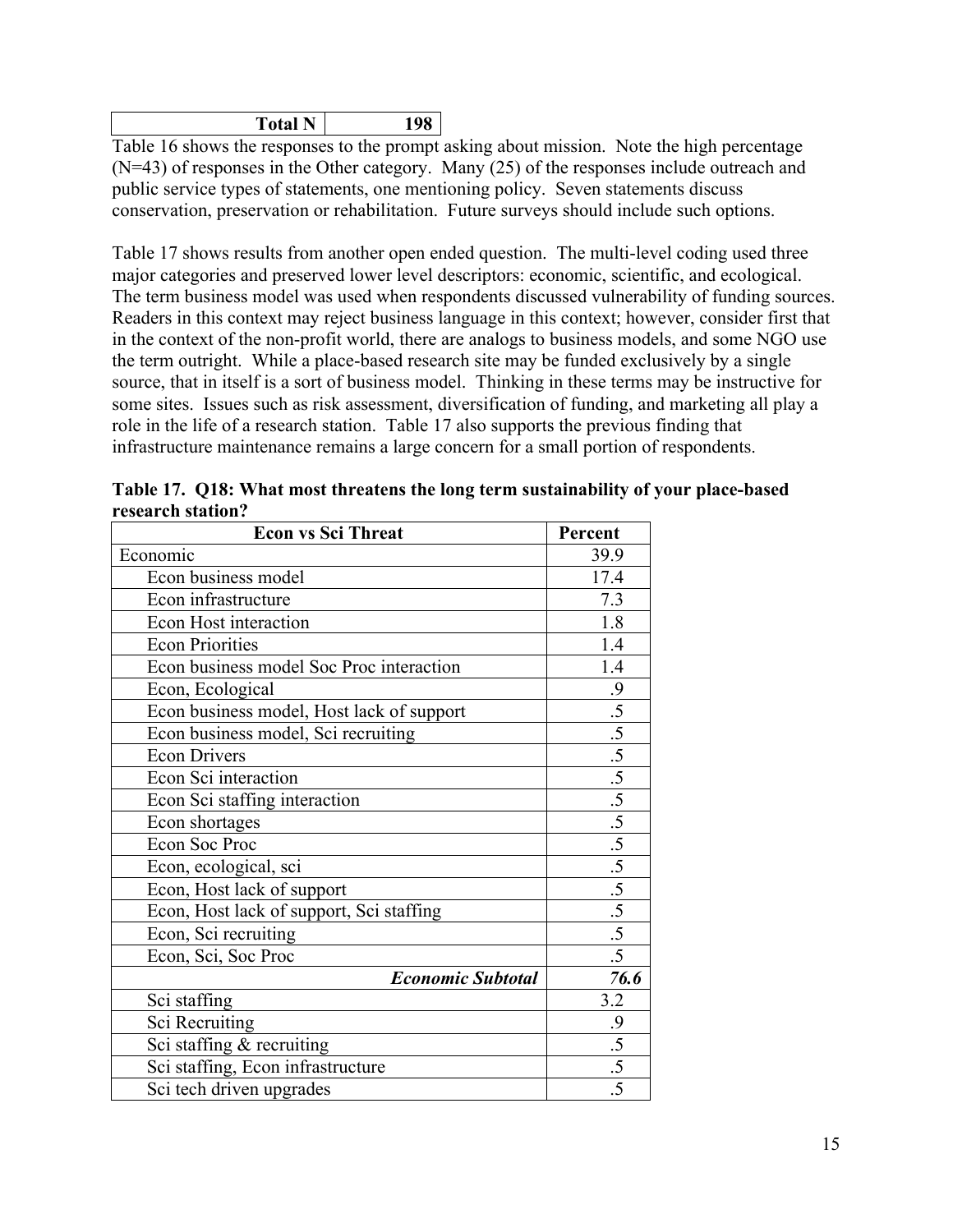| <b>Econ vs Sci Threat</b>                      | Percent |
|------------------------------------------------|---------|
| Scientist time shortages                       | .5      |
| <b>Science Subtotal</b>                        | 6.0     |
| Host lack of support                           | 7.3     |
| Ed lack of support                             | .5      |
| Ecological                                     | 1.8     |
| Ecological, Econ                               | -9      |
| <b>Ecological Subtotal</b>                     | 2.7     |
| Host underestimation of demand for the program | .5      |
| Soc Proc                                       | .5      |
| <b>NO THREAT!</b>                              | -9      |
| <b>Blank</b>                                   | 60      |
| <b>Total N</b>                                 |         |

*\* Includes 16 non USA cases*

Tables 18a and b address economic concerns directly. In Appendix B, detailed results are presented along a proposed continuum. The continuum may help conceptualize the breadth of work and the inter relation of the types of work that site managers must consider. The proposed continuum may be sensitive to the size of the site (staff or budget), where smaller sites are concerned with fewer details but the same topics. Often respondents provided multiple items of concern. This analysis coded the first two items mentioned, Investment A and B respectively.

Infrastructure rises as the top concern in both lists. Respondents mention both maintenance and upgrades as well as the need for new infrastructure (usually classrooms, lab space, and housing). Three responses - time, money and people - were grouped when respondents offered no specification. Finally, respondents mentioned management concerns including planning, training, and advisory committees. Note that a low level of the collaboration and networking (social processes) theme continues here.

| <b>Investment A</b>        | Percent    |
|----------------------------|------------|
| Infrastructure             | 34.8       |
| $Time = Money = People$    | 16.1       |
| Management                 | 8.8        |
| Marketing                  | 5.7        |
| Long-term funding          | 4.8        |
| Staffing                   | 3.8        |
| Education                  | 3.4        |
| Collaboration & Networking | 3.4        |
| Research                   | 2.5        |
| Science                    | 1.5        |
| Establishment              | $\cdot$ .5 |
| <b>Blank</b>               | 17         |
| Total N <sup>*</sup>       | 218        |

**Table 18a. Q19: What investments (money or time) in FSMLs will yield the greatest returns in terms of your organization's mission?**

*\* Includes 16 non USA cases,* Total % over 100 due to rounding error.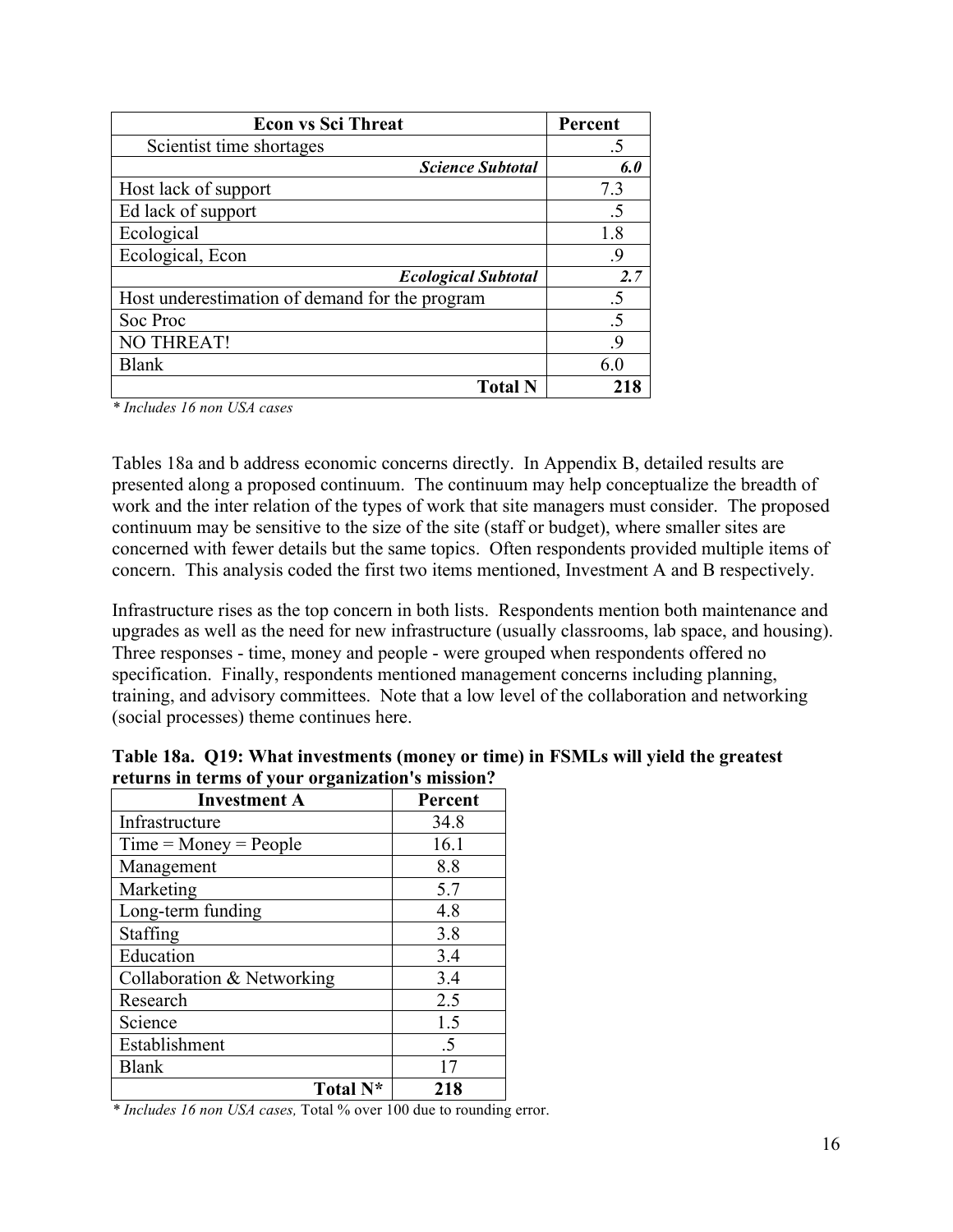| <b>Investment B</b>        | Percent |
|----------------------------|---------|
| Infrastructure             | 10.1    |
| $Time = Money = People$    | 3.2     |
| Education                  | 2.7     |
| Collaboration & Networking | 2.7     |
| Staffing                   | 2.3     |
| Research & Science         | 1.8     |
| Management                 | 1.4     |
| Long-term funding          | 0.9     |
| Marketing                  | .5      |
| <b>Blank</b>               | 74.8    |
| Total N <sup>*</sup>       | 202     |

**Table 18b. Investment Additional Comments**

*\* Includes 16 non USA cases,* Total % over 100 due to rounding error.

Table 19 presents 11 management type questions combined in a single question tabular format in the survey. Responses to these questions may inform common practices registries under development.

| Prompt                                                                                                 | Yes  | No   | <b>Don't Know</b> | <b>Total N</b> |
|--------------------------------------------------------------------------------------------------------|------|------|-------------------|----------------|
| Does your station have a stated mission?                                                               | 89.4 | 9.6  | 1.0               | 198            |
| Does the station track number of scientific<br>publications?                                           | 82.8 | 17.2 | 0.0               | 198            |
| Does the institution track site use?                                                                   | 77.7 | 20.3 | 2.0               | 197            |
| Does your station have a strategic plan?                                                               | 65.2 | 32.3 | 2.5               | 198            |
| Does the institution have an Institutional<br>Animal Care & Use Committee (IACUC)                      | 58.4 | 38.6 | 3.0               | 197            |
| Does the institution have a data management<br>policy in place?                                        | 48.5 | 44.9 | 6.6               | 198            |
| Does your station have a financial plan?                                                               | 46.5 | 49.0 | 4.5               | 198            |
| Do you maintain a data catalog?                                                                        | 45.7 | 51.3 | 3.0               | 197            |
| Does your budget cover 100% of costs?                                                                  | 36.5 | 58.9 | 4.6               | 197            |
| Is the sites data catalog publicly available?                                                          | 32.1 | 63.7 | 4.1               | 193            |
| Is depreciation of the value of buildings and<br>equipment part of financial planning for the<br>site? | 27.4 | 60.4 | 12.2              | 197            |

# **Table 19. Q20 (in percent)**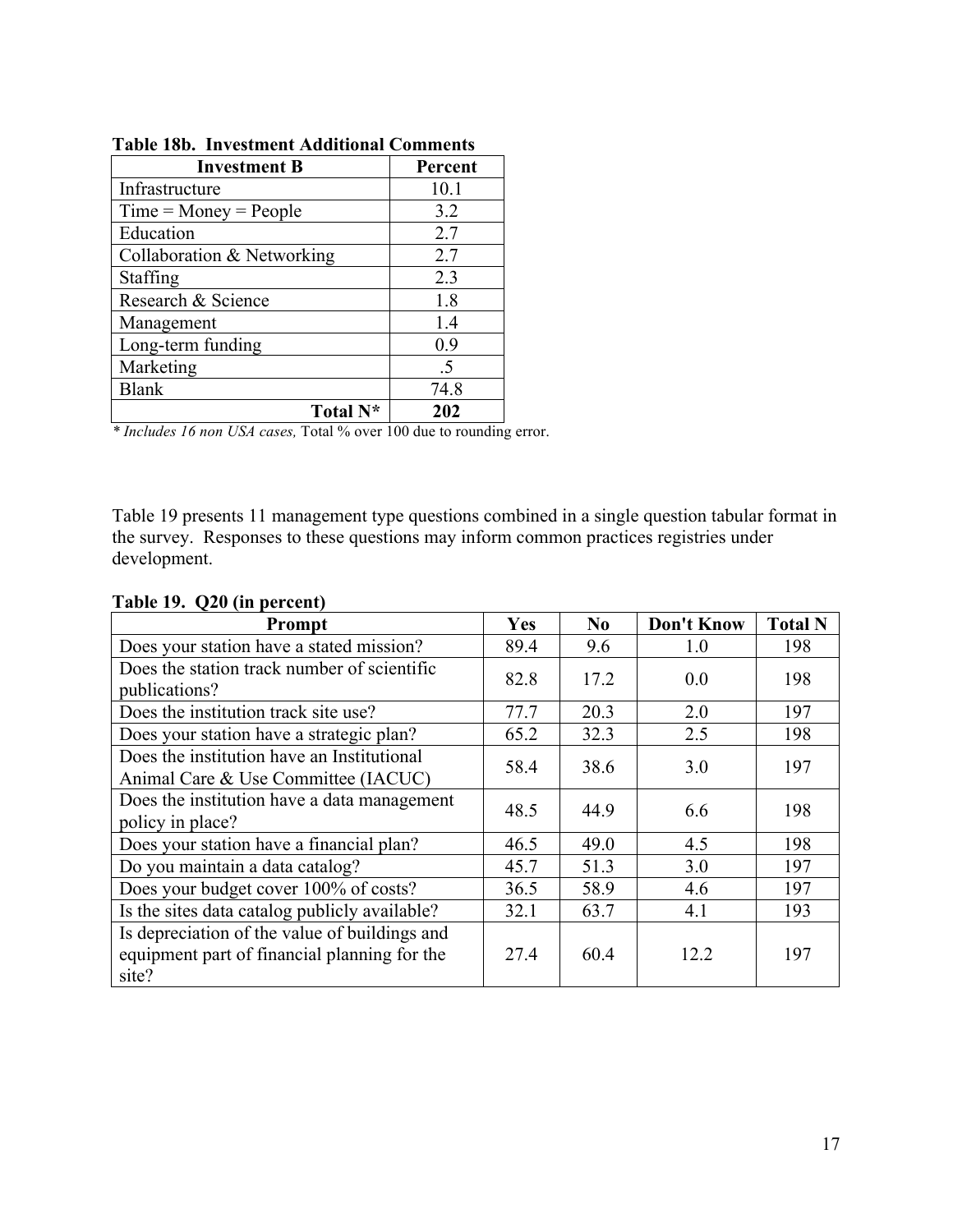|                         | Critical<br>$= 4$ | 3    | $\mathbf{2}$ | Unimportant<br>$=1$ | <b>Not</b><br>Applicable | <b>Total</b><br>N |
|-------------------------|-------------------|------|--------------|---------------------|--------------------------|-------------------|
| Host institution        | 79.4              | 6.7  | 2.6          | 2.6                 | 8.8                      | 194               |
| Government grants       | 44.3              | 19.1 | 18.0         | 8.2                 | 10.3                     | 194               |
| Federal or state budget | 35.2              | 9.8  | 9.3          | 11.9                | 33.7                     |                   |
| item                    |                   |      |              |                     |                          | 193               |
| Donations               | 24.7              | 22.2 | 24.7         | 12.9                | 15.5                     | 194               |
| Use fees                | 21.6              | 16.0 | 28.9         | 13.4                | 20.1                     | 194               |
| Non-government grants   | 18.1              | 24.4 | 28.0         | 15.5                | 14.0                     | 193               |
| Contract work           | 6.8               | 15.2 | 15.2         | 33.5                | 29.3                     | 191               |

**Table 20. Q21: Please rate the importance of funding sources at your place-based research station.**

Question 21 asked about funding sources using a semantic differential scale. Results in Table 20 support previous findings that host institutions and grant funds are key features of site business models. Remaining results must be cautiously interpreted as high proportions of respondents indicate that the item is inapplicable.

|  |  | Table 21. Q22: What are your site's most recent annual expenditures? |  |
|--|--|----------------------------------------------------------------------|--|
|--|--|----------------------------------------------------------------------|--|

| <b>Response</b>               | Percent        |
|-------------------------------|----------------|
| Less than $$50,000$           | 16.8           |
| \$50,001 to \$250,000         | 26.9           |
| \$250,001 to \$5,000,000,     | 47.2           |
| \$5,000,001 to \$15,000,000,  | 5.1            |
| \$15,000,001 to \$50,000,000, | 3.0            |
| over \$50,000,000             | 1 <sub>0</sub> |
| <b>Total N</b>                |                |

Operating budgets of 90% of sites is less than \$5,000,000 (Table 21). As will be pointed out later, place-based research sites perform a number of key functions including: part of the scientific recruiting community, part of the teacher prep programs for K-12 teacher, key nonpartisan interlocutors for industry, environmental and community concerns, and recreational opportunities. Grant staff may wish to consider the importance of each of these functions in terms of investments and scientific import relative to other investments, for example at the university level, or national budget line items.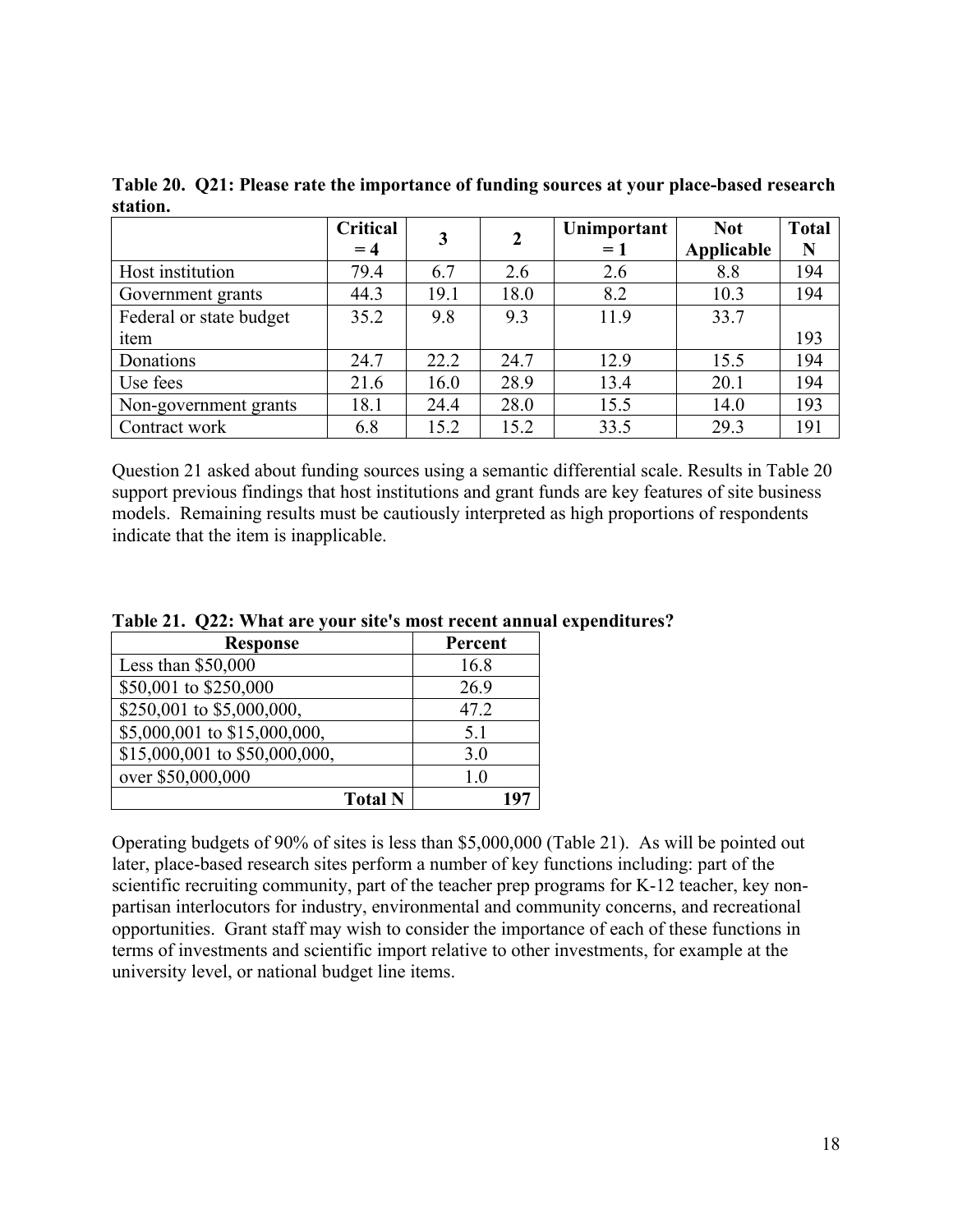|                | <b>Recent Annual Expenditures (in percent)</b> |                          |                |                                                |                                     |                      |                               |  |
|----------------|------------------------------------------------|--------------------------|----------------|------------------------------------------------|-------------------------------------|----------------------|-------------------------------|--|
| <b>FTEs</b>    | Less than<br>\$50,000                          | \$50,001 to<br>\$250,000 | \$5,000,000,   | \$250,001 to $ $5,000,001$ to<br>\$15,000,000, | \$15,000,001<br>to<br>\$50,000,000, | over<br>\$50,000,000 | <b>Total</b><br>$\frac{0}{0}$ |  |
| 0              | 6                                              | $\mathfrak{D}$           | $\theta$       | 0                                              |                                     |                      | 8                             |  |
| $1 - 10$       | 10                                             | 23                       | 28             | 0                                              | $\theta$                            |                      | 61                            |  |
| $11-30$        |                                                |                          | 12             | 0                                              |                                     |                      | 14                            |  |
| $31 - 70$      |                                                |                          | 5              | $\mathcal{D}_{\mathcal{A}}$                    |                                     |                      | 9                             |  |
| $71 - 150$     |                                                |                          | $\mathfrak{D}$ | 3                                              |                                     |                      | 5                             |  |
| 151-250        |                                                |                          | $\theta$       | 0                                              |                                     |                      |                               |  |
| 251-500        | 0                                              |                          | $\Omega$       |                                                |                                     |                      | $\mathbf{2}$                  |  |
| 500 or<br>more | 0                                              | 0                        | 0              | 0                                              | 0                                   |                      | 0                             |  |
| Total %        | 17                                             | 27                       | 47             | 5                                              |                                     |                      | 100                           |  |

**Table 22. How many staff (full time equivalents) does your site employ? \* What are your site's most recent annual expenditures?** 

Table 22 shows the staff size versus expenditure groupings. This table or better graded versions in the future can help managers plan scale of future projects or of expansion of existing projects. This sort of table would probably be more helpful if it were specific to land and ocean operations.

| Table 23. Q23: If available, what is the approximate percentage of annual expenditures    |  |
|-------------------------------------------------------------------------------------------|--|
| associated with administration, research, education, physical plant, and IT? (in percent) |  |

|                       |      | <b>Percent of Expenditures</b> |      |      |               |      |     |     |     |                 |     |                |
|-----------------------|------|--------------------------------|------|------|---------------|------|-----|-----|-----|-----------------|-----|----------------|
| <b>Line Item</b>      | 0    | 10                             | 20   | 30   | 40            | 50   | 60  | 70  | 80  | 90              | 100 | <b>Total N</b> |
| Research              |      | $12.6$ 27.2                    | 16.6 | 9.3  | 8.6           | 10.6 | 7.9 | 3.3 | 3.3 | .7 <sup>1</sup> | 0.0 | 151            |
| <b>Physical Plant</b> |      | $10.3$ 33.6                    | 24.7 | 13.7 | 6.2           | 6.8  | 1.4 | 1.4 |     | $.7\phantom{0}$ |     | 146            |
| <b>Administration</b> |      | 5.8 36.8 23.9                  |      | 14.8 | 4.5           | 5.2  | 1.3 | 3.2 | 3.2 | .6              | .6  | 155            |
| Education             |      | 17.6 35.9 26.1                 |      | 8.5  | 4.2           | 2.8  | 7   | 1.4 | 1.4 | .7 <sup>1</sup> |     | 142            |
| <b>Other</b>          |      | 55.3 17.0                      | 14.9 | 2.1  | 4.3           | 0.0  | 4.3 | 0.0 | 0.0 | 0.0             | 2.1 | 47             |
| <b>Major</b>          |      | 47.7 41.4                      | 6.3  | 3.9  | $\mathcal{S}$ | 0.0  | 0.0 | 0.0 | 0.0 | 0.0             | 0.0 |                |
| Equipment             |      |                                |      |      |               |      |     |     |     |                 |     | 128            |
| Information           | 34.1 | 55.3                           | 8.3  | 2.3  | 0.0           | 0.0  | 0.0 | 0.0 | 0.0 | 0.0             | 0.0 |                |
| <b>Technology</b>     |      |                                |      |      |               |      |     |     |     |                 |     | 132            |

Table 23 shows that four major budgetary categories require less than 20% of expenditures 45 to 61 percent of sites. In future surveys, it would be interesting to add a personnel response to see if it requires a larger portion of expenditures.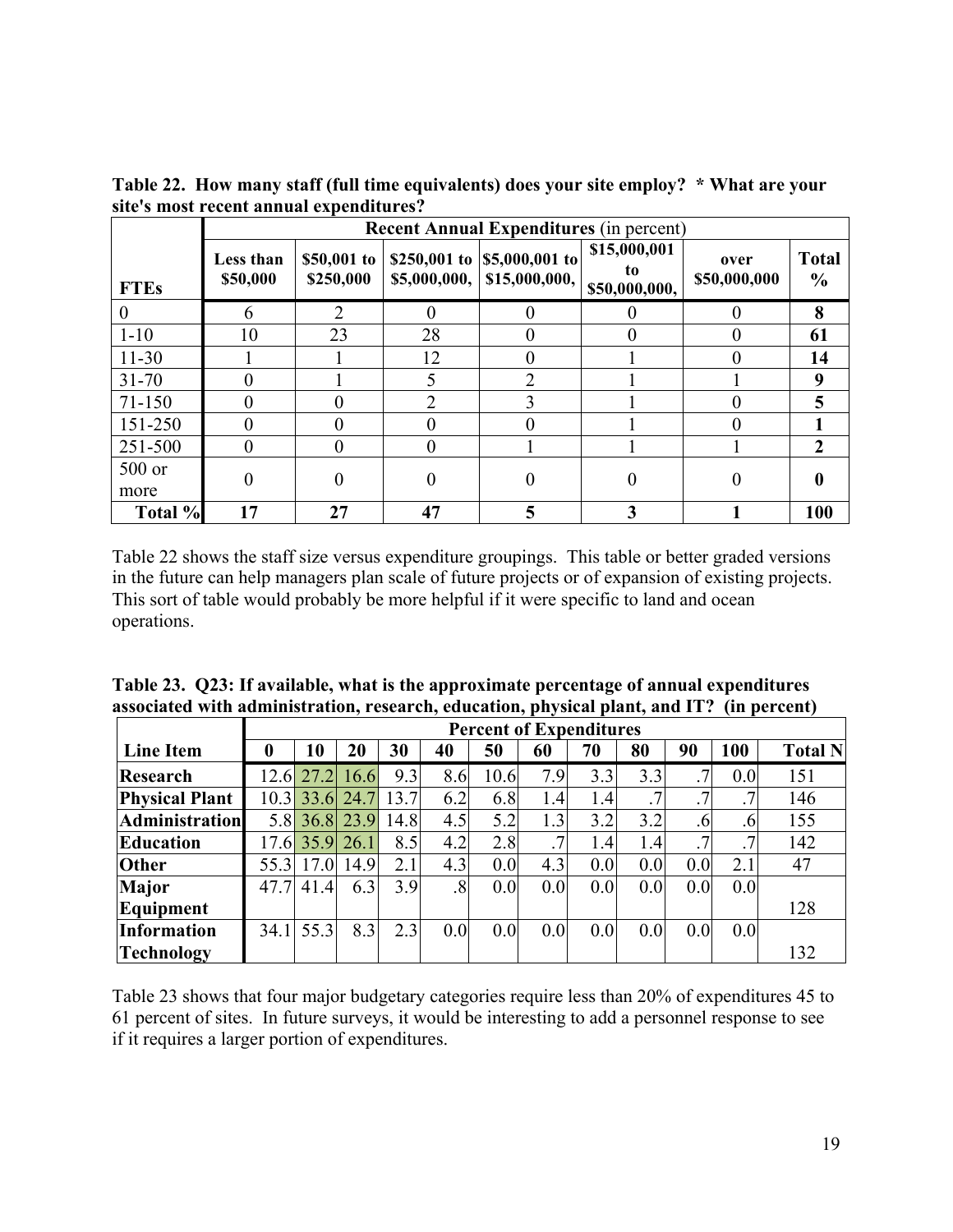Tables 24a and b show the results of a question soliciting descriptions of educational or research achievements. Although this sort of compound question is often problematic during analysis, it served the current purpose of generating a broad array of conceptualizations of achievements. Coding followed the previous description of using major categories but retaining additional descriptors. To learn about specific research or educational achievements see Appendix B. Scientific infrastructure would include remote data collection networks for example. Four sites report they are too new to report achievements. Collaboration and networking continue to appear at low levels.

| <b>Educational/Research</b> | Percent |
|-----------------------------|---------|
| <b>Achievements A</b>       |         |
| Research & Science          | 30.6    |
| Education                   | 24.3    |
| Long-term funding           | 10.1    |
| Scientific infrastructure   | 5.0     |
| Collaboration & Networking  | 4.6     |
| Infrastructure              | 3.7     |
| Publications                | 3.3     |
| <b>TOO NEW!</b>             | 1.8     |
| Management                  | 0.9     |
| Marketing                   | 0.9     |
| $Time = Money = People$     | 0.5     |
| <b>Blank</b>                | 14.2    |
| Total N <sup>*</sup>        | 202     |

**Table 24a. Q24 Please name your facility's two most significant educational or research achievements.**

*\* Includes 16 non USA cases*

### **Table 24a. Additional Educational/Research Achievement Comments**

| <b>Educational/Research</b> |         |
|-----------------------------|---------|
| <b>Achievements B</b>       | Percent |
| Research & Science          | 29.9    |
| Education                   | 24.3    |
| Collaboration & Networking  | 6.9     |
| Long-term funding           | 4.6     |
| Scientific Infrastructure   | 3.7     |
| Infrastructure              | 2.8     |
| Sci Pubs                    | 1.9     |
| <b>TOO NEW!</b>             | 1.8     |
| $Time = Money = People$     | 1.4     |
| Misc.                       | 1.4     |
| <b>Blank</b>                | 21.1    |
| Total N <sup>*</sup>        | 202     |

*\* Includes 16 non USA cases*

Misc. includes: Staffing, Patent Dev, Ecological – Discovery, Non-Bio Sci cosmology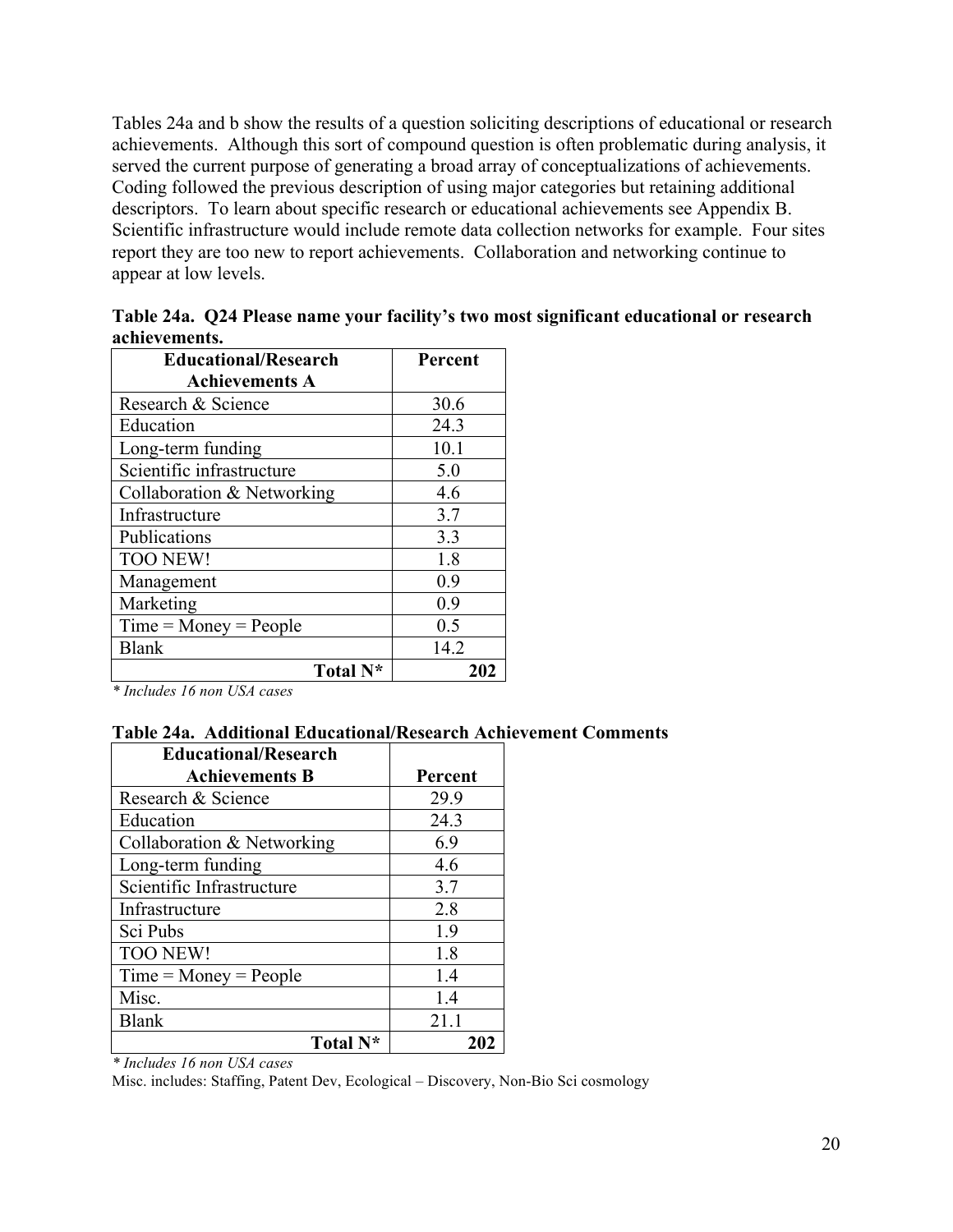Question 25 asks about facility's public benefit. The previous low level of collaboration in other open ended questions rises to top position here. In the current coding scheme, simply benefiting human kind is not sufficient to be categorized as social process. Social process had to include language that stated collaboration, coordination, or networking or included descriptions of such activities. A large portion of these sites report impressive community engagement, spanning traditional outreach, industry consultants, community (business, vs. residents) mediation, to policy mediation and advising. Comments indicate that these sites are highly engaged in their communities and responsive to their community's needs (including employment).

**Table 25a. Q25: Please name your facility's two most significant achievements in terms of public benefit.**

| <b>Achievements in Terms of Public</b> | Percent |
|----------------------------------------|---------|
| <b>Benefit A</b>                       |         |
| Collaboration & Networking             | 42.2    |
| Research & Science                     | 21.5    |
| Education                              | 13.8    |
| Infrastructure                         | 3.2     |
| <b>TOO NEW!</b>                        | .9      |
| Pubs                                   | .5      |
| <b>Blank</b>                           | 17.9    |
| Total N*                               | 202     |

*\* Includes 16 non USA cases*

|  |  | Table 25a. Secondary Public Benefit Comments |
|--|--|----------------------------------------------|
|  |  |                                              |

| <b>Achievements in Terms of</b> |         |
|---------------------------------|---------|
| <b>Public Benefit B</b>         | Percent |
| Collaboration & Networking      | 34.5    |
| Research & Science              | 16.0    |
| Education                       | 12.4    |
| Infrastructure                  | 2.8     |
| <b>TOO NEW!</b>                 | .9      |
| Host Intl literary scholars     | -5      |
| <b>Blank</b>                    | 33.0    |
| Total N <sup>*</sup>            |         |

*\* Includes 16 non USA cases*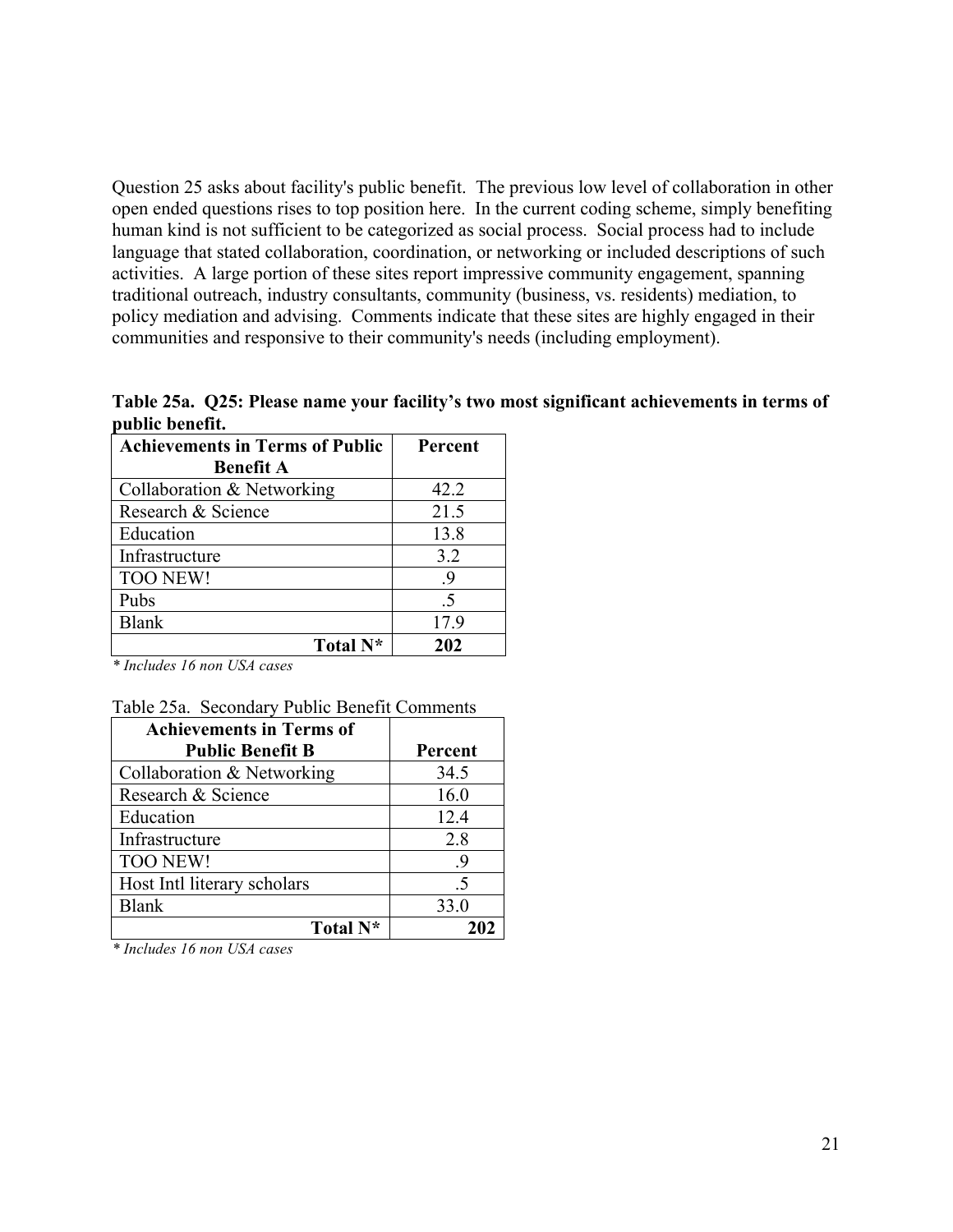| <b>Response</b> (in percent)                           | Yes  | N <sub>0</sub> | <b>Total N</b> |
|--------------------------------------------------------|------|----------------|----------------|
| Scientific publications,                               | 84.3 | 15.7           | 185            |
| Number of students trained,                            | 84.2 | 15.8           | 184            |
| Number of use days,                                    | 69.4 | 30.6           | 183            |
| Number of general public members<br>reached            | 59.1 | 40.9           | 181            |
| Number of students who go on to<br>scientific careers, | 46.1 | 53.9           | 178            |
| Quality of management decisions<br>informed,           | 44.1 | 55.9           | 179            |

**Table 26. Q26: How does your place-based research station assess success?**

Table 26 shows that place-based research stations generally consider their success in ways similar to universities. Considering the collaboration and networking findings in Tables 25 and b, adding community engagement measures would distinguish them from other research and scientific endeavors. Community engagement measures could go further than counting visitors to the site. One important measure might be counting the number of K-12 teachers receiving training, since STEM education remains a priority for both political parties. Additionally, K-12 program directors may wish to consider the intended or unintended consequences of youth program participation. One view of their participation is that sites offer an experiential educational opportunity. Might this opportunity inspire a few visitors that they wish to be field scientists one day? Depending on the goals such an outcome could be an unintended consequence. Alternatively, other programs may see every K-12 interaction as a recruiting opportunity. Such program goals will help sites determine what best to measure for their community engagement. Less common engagement measures can be applied to policy input where risk benefit analyses of not participating can show important impacts.

| <b>Response</b>                  | Percent |
|----------------------------------|---------|
| Research institutions            | 87.9    |
| State agencies                   | 84.7    |
| Federal agencies                 | 81.6    |
| <b>NGOs</b>                      | 71.1    |
| Other place-based research sites | 54.2    |
| Other (please specify)           | 18.9    |
| <b>Total N</b>                   | 101     |

**Table 27. Q27: What groups does your place-based research station partner with?**

Table 27 shows a first attempt to gather partnership information. The term partner is too vague to generate informative responses to this question. Future surveys may wish to develop critical distinctions regarding types of partnerships that would be more informative. Note that 26 of 39 Other comments discuss collaboration or networking.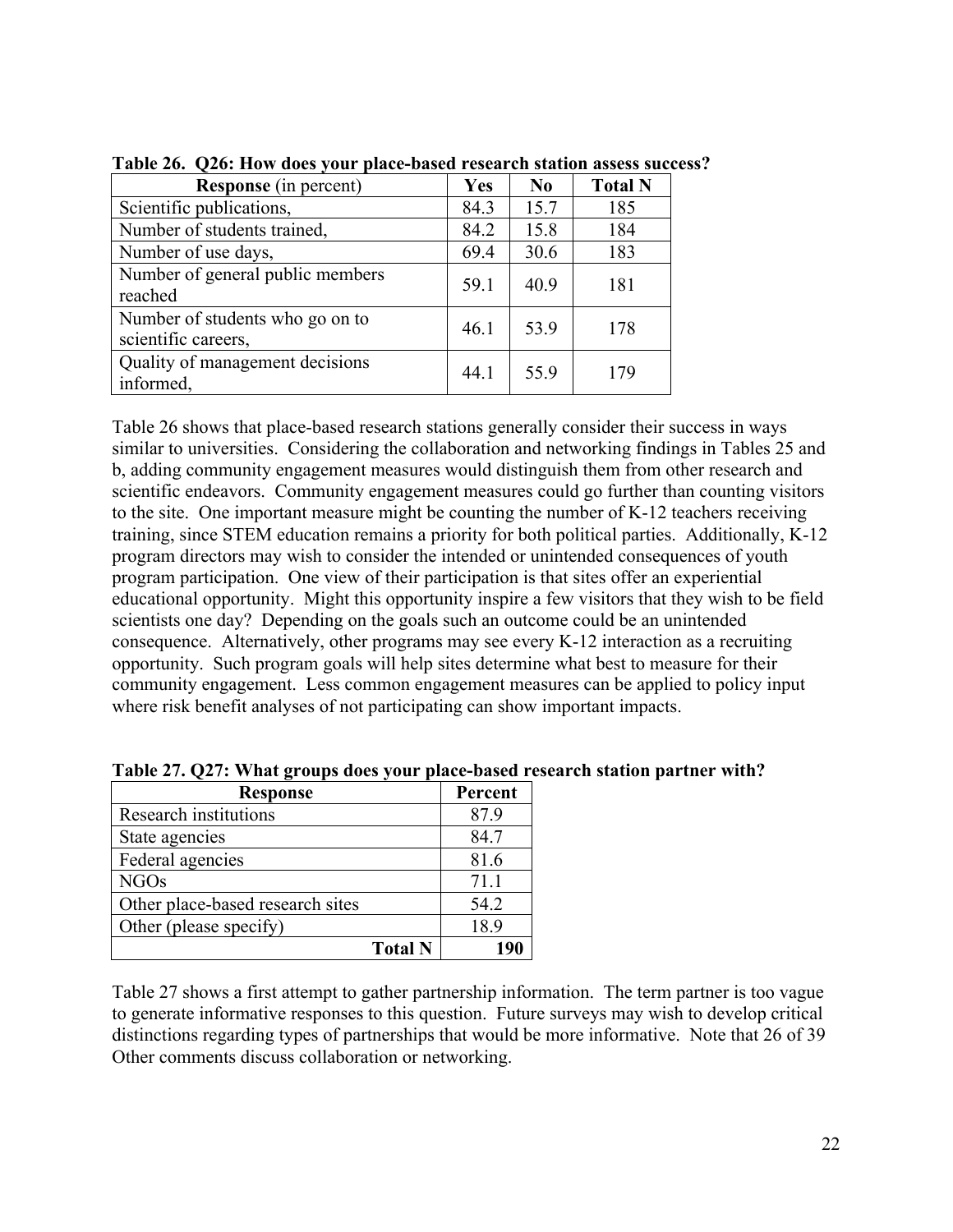| <b>Prompt</b> (in percent)                     | <b>Critical</b><br>$= 4$ | 3    | $\overline{2}$ | Unimportant<br>$=1$ | <b>Not</b><br>Applicable | <b>Total</b><br>N |
|------------------------------------------------|--------------------------|------|----------------|---------------------|--------------------------|-------------------|
| scientific interest in<br>cross-site questions | 63.9                     | 29.0 | 5.5            | .5                  | 1.1                      | 183               |
| data management                                | 45.7                     | 37.5 | 14.1           | 1.6                 | 1.1                      | 184               |
| a knowledge network<br>infrastructure          | 30.4                     | 40.9 | 21.5           | 3.3                 | 3.9                      | 181               |
| reducing administrative<br>hurdles             | 19.2                     | 33.5 | 23.6           | 19.2                | 4.4                      | 182               |
| shared standardized site<br>descriptions       | 19.3                     | 34.8 | 29.8           | 11.0                | 5.0                      | 181               |

**Table 28. Q28: Please rate how different investments would facilitate cross-site research (defined as the ability to use data from multiple sites to answer research questions).** 

Question 28 seems to value cross-site research. Although many obvious benefits come from collaborations, it is not clear why cross-site research is valued here. Is it driven by scientific questions that cross wide spans of the Earth, like climate research? Or, is cross-site research thought to be a new wave of scientific approach? Nevertheless, 93% (categories 3 plus 4) of respondents agree that specific interest in cross-site questions are critical investments.

#### Crosstabulation

This section describes results of statistical tests where two categorical variables produce a table of frequencies. These tables are too large to present here; however, the results of the statistical tests can be summarized. All statistical tests employed have three expressions: symmetrical, with variable one as dependent and with variable 2 as dependent. The hypothesis being tested is that when the independent variable is known, how much is the reduction in error when predicting the dependent variable relative to when nothing is known about the independent variable? The measures selected follow the logic of the type of variables being joined. Lambda rages from -1 to 0 to +1 as does Somer's d.

For the following analyses a new size variable was developed where group 1 included sites reporting less than \$50k, group 2 included \$50-\$250k, group 3 included \$250,000 to \$5,000,000 or more with 1 to 10, and group 4 included \$250,000 or more and 11 or more employees. Effectively, the \$250,000 to \$5,000,000 group became two groups where the second merged with the largest.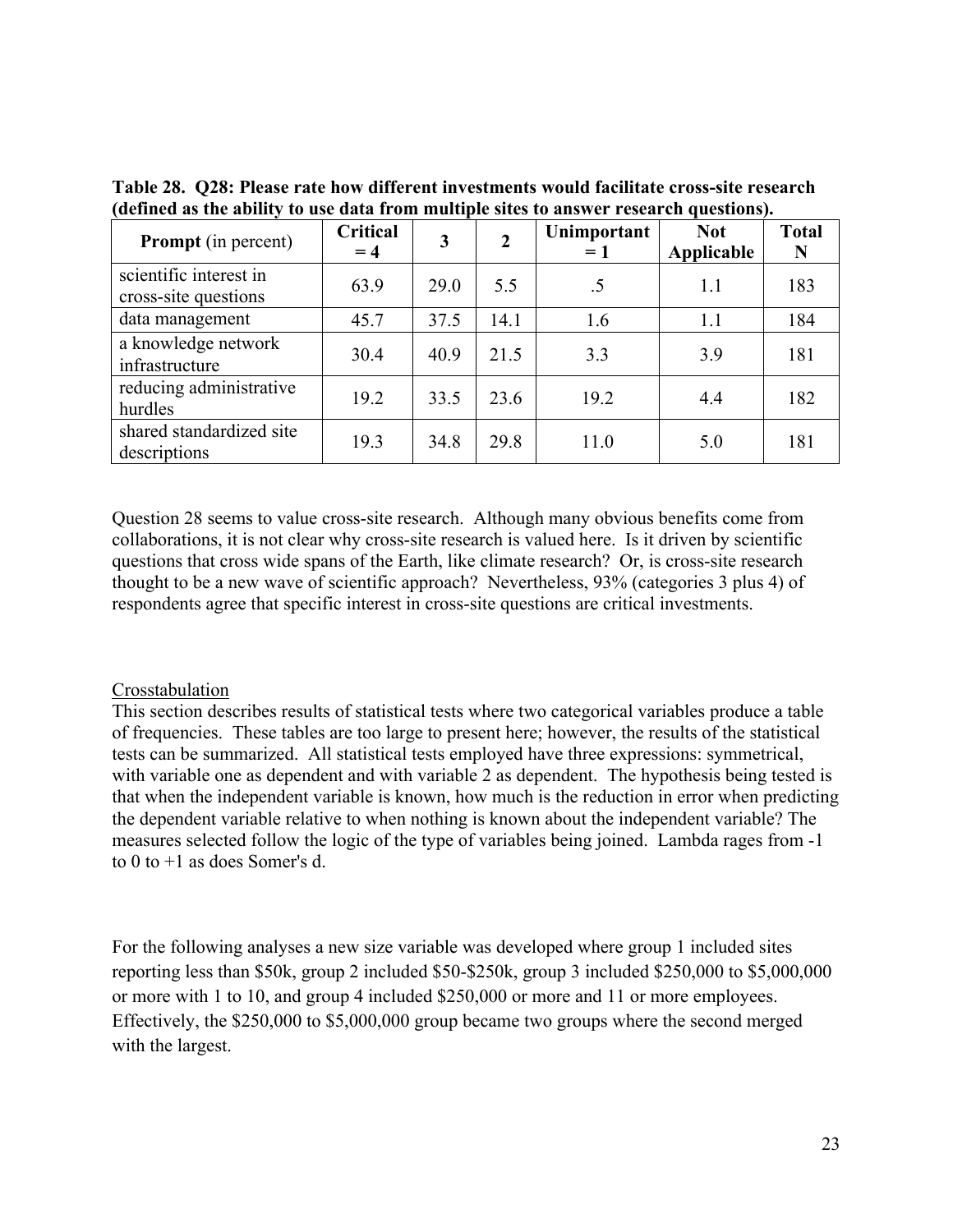| <b>Statistical Question/Finding</b>                                | <b>Dependent Variable</b>               | Measure/<br>Value | Sig        |
|--------------------------------------------------------------------|-----------------------------------------|-------------------|------------|
| Do the critical infrastructure components<br>differ by size?       | <b>Dependent Variable</b>               | Lambda            | <b>Sig</b> |
| Larger sites consider X more critical                              | Electricity                             | .514              | .001       |
| Larger sites consider X more critical                              | Lab capacity                            | .493              | .001       |
| Larger sites consider X more critical                              | <b>Equipment Storage</b>                | .341              | .001       |
| Larger sites consider X more critical                              | Refrigeration/freezer<br>Capacity       | .512              | .001       |
| Larger sites consider X more critical                              | Remote data acquisition                 | .188              | .038       |
| Larger sites consider X more critical                              | Live animal facilities<br>Vertebrates   | .379              | .001       |
| Larger sites consider X more critical                              | Live animal facilities<br>invertebrates | .239              | .019       |
| Larger sites consider X more critical                              | Access to online journals               | .383              | .001       |
| Larger sites consider X more critical                              | Access to physical journals             | .331              | .018       |
| Larger sites consider X more critical                              | <b>MSDS</b> Management                  | .367              | .001       |
| Larger sites consider X more critical                              | Maintenance & engineering               | .320              | .001       |
| Larger sites consider X more critical                              | Internet access                         | .564              | .001       |
| Larger sites consider X more critical                              | Support staff                           | .535              | .001       |
| Larger sites consider X more critical                              | Special equipment                       | .352              | .001       |
| Does the condition of infrastructure<br>components differ by size? | <b>Independent Variable</b>             | Somer's d         | Sig        |
| Better condition at larger sites                                   | Electricity                             | .232              | .011       |
| Better condition at larger sites                                   | Research Lab Space                      | .383              | .001       |
| Better condition at larger sites                                   | Classroom capacity                      | .228              | .020       |
| Better condition at larger sites                                   | Laboratory capacity                     | .367              | .001       |
| Better condition at larger sites                                   | Refrigeration/freezer<br>Capacity       | .327              | .000       |
| Better condition at larger sites                                   | Live animal facilities<br>invertebrates | .313              | .009       |
| Better condition at larger sites                                   | <b>MSDS</b> Management                  | .392              | .001       |
| Better condition at larger sites                                   | Maintenance & engineering               | .416              | .001       |
| Better condition at larger sites                                   | Internet access                         | .232              | .004       |
| Better condition at larger sites                                   | Support staff                           | .310              | .001       |
| What site features are important to<br>sustainability by size?     | <b>Independent Variable</b>             | Lambda            | <b>Sig</b> |
| More critical the smaller the site                                 | use by individuals outside<br>your FSML | $-.082$           | .038       |
| More critical the bigger the site                                  | Federal Support                         | .109              | .004       |
| What site features are most vulnerable by<br>size?                 | <b>NO DIFFERENCES</b>                   | Lambda            | <b>Sig</b> |
| What management features differ by size?                           | DV                                      | Lambda            | <b>Sig</b> |
| Larger sites more likely to have a financial<br>plan               | Financial plan                          | .250              | .017       |

**Table 29. Statistical outcomes for questions associated with size.**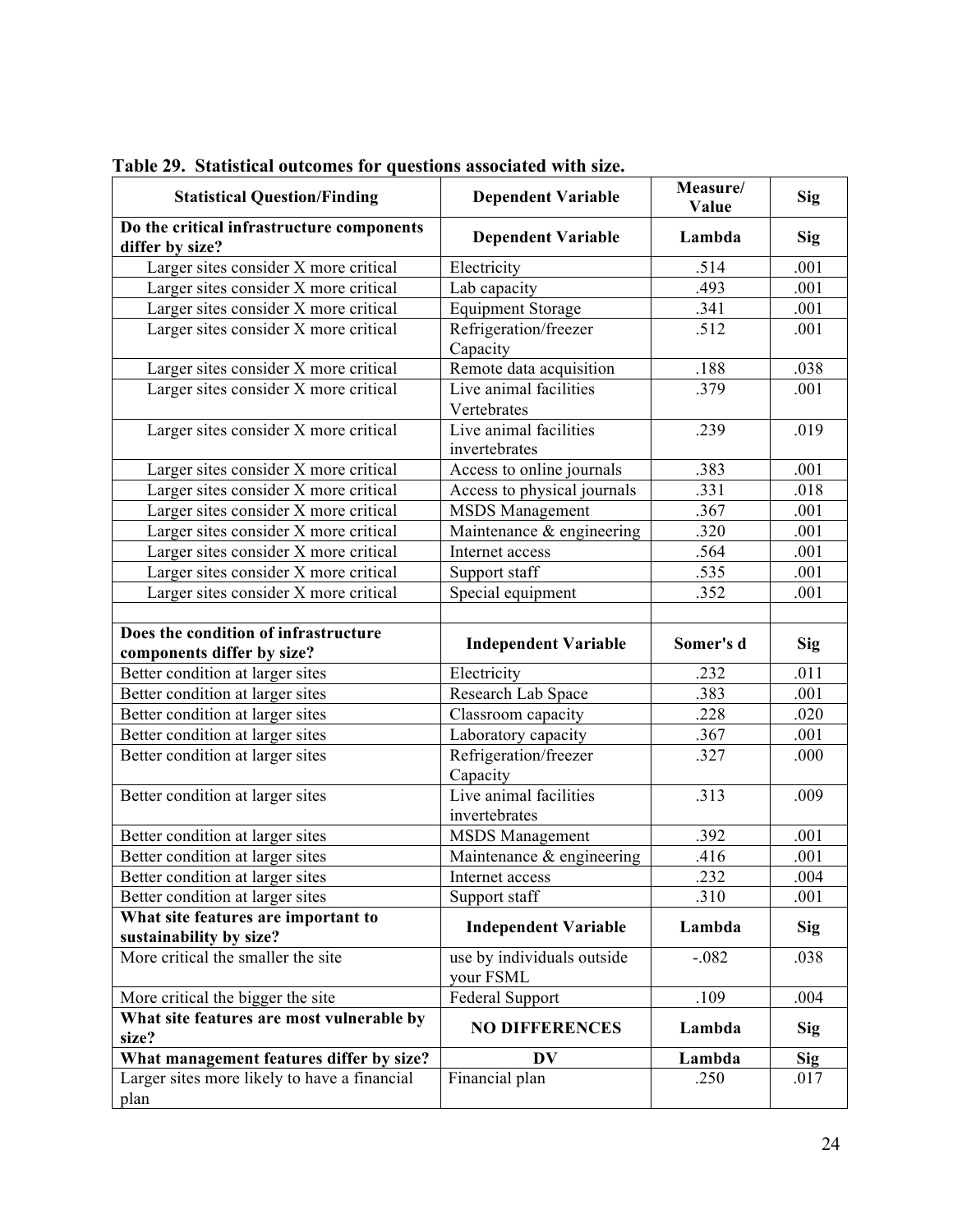| <b>Statistical Question/Finding</b>                               | <b>Dependent Variable</b> | Measure/<br>Value | Sig  |
|-------------------------------------------------------------------|---------------------------|-------------------|------|
| Larger sites more likely to have a data mgmt.   Data mgmt. policy |                           | .163              | .007 |
| policy                                                            |                           |                   |      |
| Do funding sources differ by size?                                | <b>NO DIFFERENCES</b>     | Lambda            | Sig  |

The Geographical base variable included groups land and ocean, where one category was all land—"Land, freshwater lakes, streams" and the other was any ocean in them, including estuary. Table 30 shows results for the asymmetrical measures, while Table 31 shows results for symmetrical measures.

**Table 30. Statistical outcomes for questions associated with Geographical Base (Geobase).**

| Is there a difference in size between<br>facilities serving land and ocean | <b>Dependent Variable</b> | Lambda |            |
|----------------------------------------------------------------------------|---------------------------|--------|------------|
| Marine Labs are likely to be large (using                                  | GeoBase                   | .208   | .037       |
| recoded size indicator).                                                   |                           |        |            |
| Do they serve different audiences                                          | <b>Dependent Variable</b> | Lambda | <b>Sig</b> |
| Marine labs serve slightly more Grad                                       | Graduate students         | .046   | .018       |
| Students                                                                   |                           |        |            |

| Table 31. Statistical outcomes for questions associated with Geographical Base (Geobase). |                |  |
|-------------------------------------------------------------------------------------------|----------------|--|
|                                                                                           | $\blacksquare$ |  |

| <b>Statistical Question/Finding</b>                                     | Measure/<br>Value | Sig        |
|-------------------------------------------------------------------------|-------------------|------------|
| Do the critical infrastructure components differ by                     | Phi               |            |
| Geobase?                                                                |                   |            |
| Electricity is slightly more important for Ocean sites                  | .181              | .024       |
| Classroom capacity less critical for Ocean sites                        | $-169$            | .046       |
| Laboratory Capacity is more critical for ocean sites                    | .289              | .001       |
| Equipment Storage space more critical for oceans                        | .173              | .028       |
| Refrigeration capacity is more critical for Ocean sites                 | .410              | .001       |
| Remote data acquisition is more critical for Ocean sites                | .243              | .008       |
| Live animal facilities Verts more critical for ocean facilities         | .231              | .045       |
| Live animal facilities Inverts more critical for ocean facilities       | .290              | .007       |
| Access to Online Journal more critical to Oceans                        | .340              | .001       |
| Access to Physical Journal more critical to Oceans                      | .308              | .003       |
| MSDS more critical to Ocean sites                                       | .307              | .001       |
| Internet Access more critical to Ocean sites                            | .169              | .037       |
| Support Staff is more critical to ocean sites                           | .173              | .032       |
| Specialized Equipment is more critical for Ocean sites                  | .249              | .002       |
| Does the condition of infrastructure components differ by               | Phi               |            |
| Geobase?                                                                |                   | <b>Sig</b> |
| <b>NO DIFERENCES</b>                                                    |                   |            |
| Do the site features important for sustainability differ by<br>Geobase? | Lambda            | Sig        |
| <b>NO DIFERENCES</b>                                                    |                   |            |